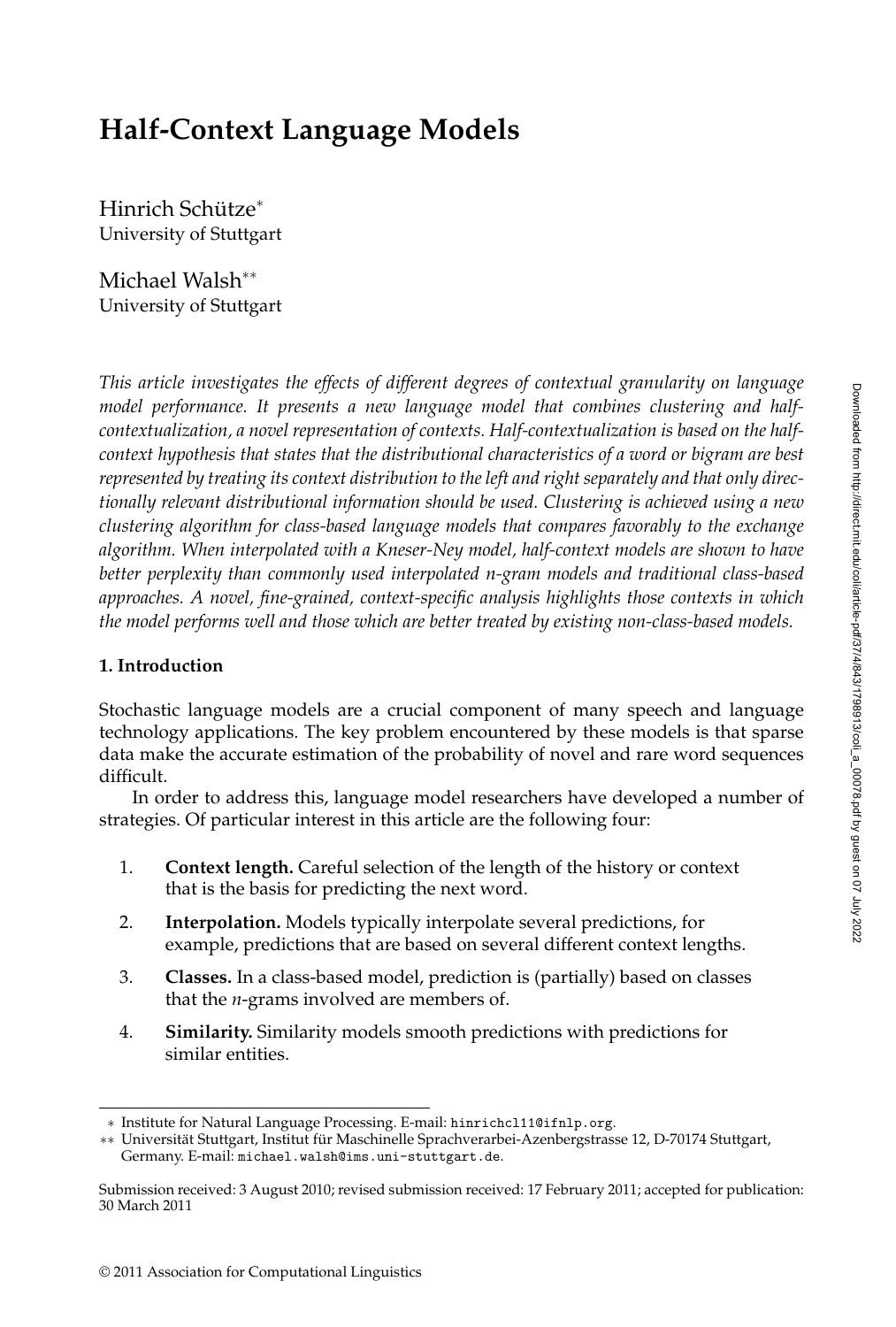The language models that are most commonly used today, in particular the modified Kneser-Ney (KN) model (Chen and Goodman 1998), are based on the first two strategies, context length and interpolation—that is, they interpolate distributions of different history lengths. We will call such models **history-length interpolated models**. The set of contexts that history-length-interpolated models base their prediction on is limited to those whose history is *identical* for the history length considered. For example, the length-2 component of the model will compute the probability of  $P(w_3|w_1w_2)$  based on contexts in the training corpus with identical history  $w_1w_2$ .

Class-based and similarity-based models consider a wider range of contexts. Their estimates rely on contexts in the training data that are similar to (or in the same class as) the new sequence whose probability is to be estimated. Thus, for example, in attempting to estimate a probability for the bigram *black cloud*, unseen in training, the transition probability associated with the class to which *black* belongs being followed by the class to which *cloud* belongs can be used. The intuition is that although *black cloud* might not have been seen in training, the class sequence containing related bigrams like *gray cloud*, or *black mist*, or *gray mist*, that is, combinations of other members of the two classes seen in training, can offer a reasonable estimate. In principle, this type of generalization is more powerful than history-length interpolation and has been, and continues to be, used to good effect in a variety of domains. However, the model must be a good model of the distribution of sequences of strings; if its assumptions are too unrealistic or approximate, then class-based generalization will perform worse than history-length interpolation.

Although there has been much work on class-based and similarity-based language models in recent years, no such model has been widely adopted as superior to historylength-interpolated models. We believe one reason for this is that the granularity of context that is optimal for generalization has not been investigated sufficiently. Consequently, in this article, we present the following contributions:

- - We demonstrate that class-based models can be made more effective. In particular, we put forward the **half-context hypothesis** as a general principle on the basis of which to construct class-based language models.
- - We argue for the novel, beneficial use of a mixed *n*-gram class of both bigrams and unigrams instead of a class of unigrams alone.
- - We specify a discounting method which facilitates better treatment of rare events.
- - We deploy a new clustering algorithm for class-based language models that is more efficient than the exchange algorithm.
- - We perform a systematic investigation, including significance testing, of half-context versus whole-context class-based models which demonstrates the utility of a half-context approach.
- - We carry out a novel fine-grained context-specific experimental validation of a half-context model that performs better than a traditional class-based model, and, when interpolated, improves on a modified KN trigram model. This new fine-grained analysis distinguishes those contexts best suited to history-length interpolation and those most appropriate for class-based generalization.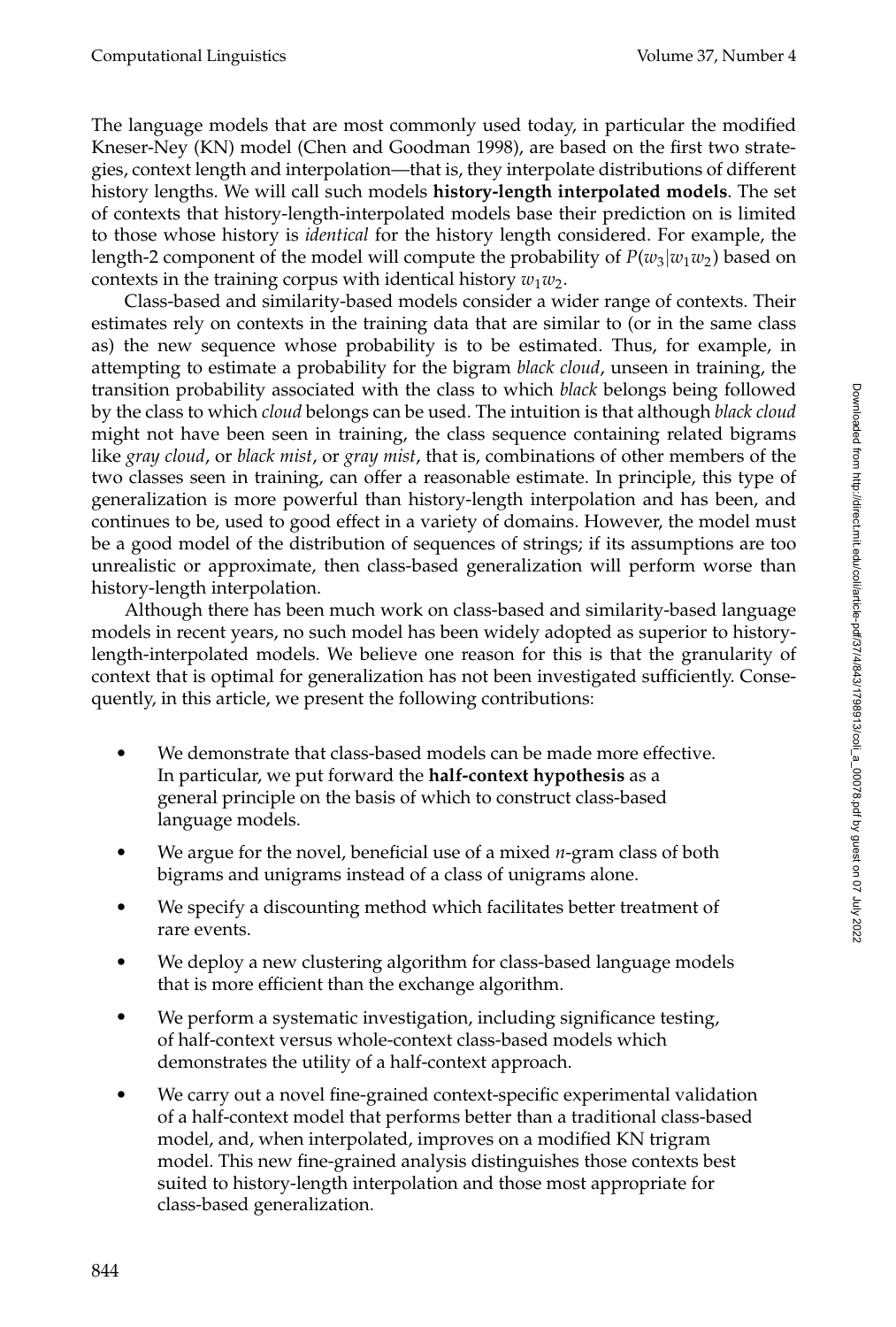These contributions, particularly our analyses, offer a richer understanding of the relative characteristics of history-length interpolation and class-based generalization and should lead to more powerful language models that combine class-based and historylength generalization mechanisms.

The remainder of the article is organized as follows. Section 2 defines half-context representation and puts forward the half-context hypothesis. Section 3 develops a halfcontext language model in the context of a specific subset of related prior work on language modeling. Additional related work is discussed in a subsequent subsection. Parameter estimation is described in Section 4. A variety of models and interpolations are evaluated, and fine-grained results, significance tests, and context-specific analyses are discussed in Section 5. Conclusions and opportunities for future work are presented in Section 6.

# **2. Half Contexts**

The representation employed in this article builds on a specification used in our earlier work (Schütze 1993, 1995; Schütze and Walsh 2008), motivated by Exemplar Theory (Hintzman 1986; Nosofsky 1986; Pierrehumbert 2001), where rich exemplar representations facilitated the acquisition of local grammatical knowledge and outperformed a categorical representation in the same task. Specifically, each word was represented in terms of its immediate left and right neighborhood context. These neighborhoods were treated separately for two reasons: (1) separate treatment of left-neighbor information and right-neighbor information resulted in reduced complexity in the model and better generalization, and (2) right and left context behavior can differ considerably, for example, *him* and *her* would have very similar left contexts but could have significantly differing right contexts (e.g., compare *the life in her garden* vs. *the life in him garden*).

These representations of left and right context distributions of a given word were known as **half-words** but can in fact be viewed as a word-level instantiation of a broader representational formalism which we term **half-contextualization**. According to this schema a given unit (word, *n*-gram, class, etc.) is represented in terms of **half-context (HC) distributions** over its immediate left and right neighborhoods. Hence, for example, at the bigram level, each bigram type is specified by two distributions, namely a left HC distribution  $P^l$  and right HC distribution  $P^r$  that capture the bigram's behavior to the immediate left/right. For example, given *walk home early* twice, and *drive home early* once, then the left HC distribution of the bigram *home early, denoted*  $P^l_{home\ early}$ *, is*  $P^l_{home\ early}(walk) = 2/3$  *and*  $P^l_{home\ early}(drive) = 1/3$ *, and 0 for all* other words. These HC distributions underpin the HC language models presented in Section 3.

In order to determine the extent of the particular merits of considering words as possessing two separate directional behaviors, in the experiments that follow we compare our HC language model against a whole-context (WC) model where a given word's WC distribution is a single distribution which combines the word's left and right HC distributions. For a clear statement of the contrast HC vs. WC, we define inward and outward distributions. For the estimation of  $P(w_{n+1}|w_{1,n})$ based on a training set *S*, the **inward distributions**  $IW_{w_{n+1}|w_{1,n}}$  consist of the set of *right* contexts of  $w_{1,n}$  and *left* contexts of  $w_{n+1}$  in *S*; the **outward distributions**  $OW_{w_{n+1}|w_1}$  consist of the set of *left* contexts of  $w_{1,n}$  and *right* contexts of  $w_{n+1}$ in *S*.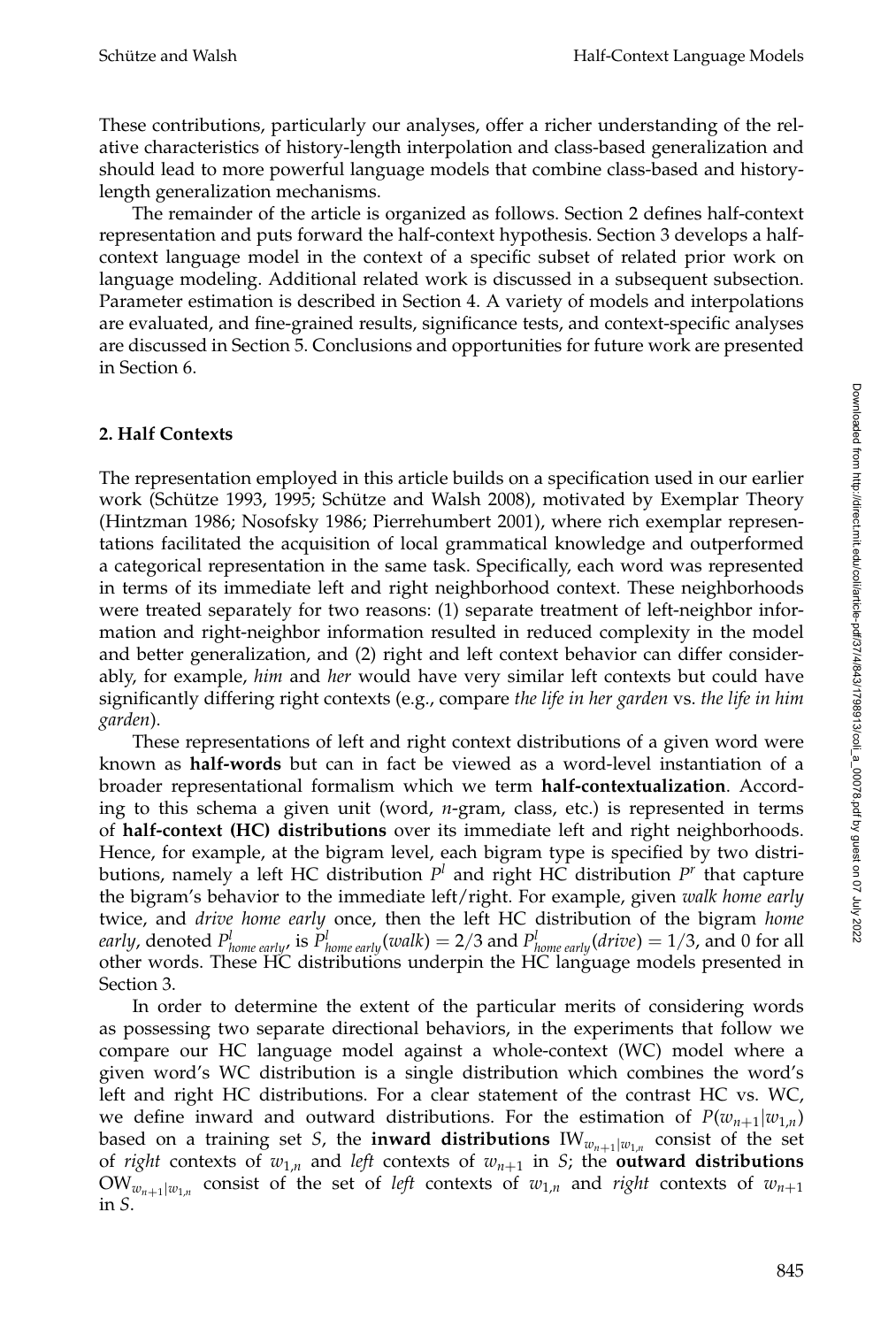We can then state our underlying hypothesis that HC-based classes are better for language modeling than WC-based classes as follows.

**Half-Context Hypothesis.** A distributional language model should base its estimate of  $P(w_{n+1}|w_{1,n})$  on contexts  $v_{1,n}v_{n+1}$  whose inward distributions IW<sub> $v_{n+1}|v_{1,n}$  are similar to</sub>  $IW_{w_{n+1}|w_{1,n}}$ . Similarity of the outward distributions  $OW_{w_{n+1}|w_{1,n}}$  and  $OW_{v_{n+1}|v_{1,n}}$  should not be employed as a criterion for using or not using training set contexts  $v_{1,n}v_{n+1}$  for the estimation of  $P(w_{n+1}|w_{1,n})$ .

An example for the intuition behind the HC hypothesis is the *him/her* example given earlier. When estimating *P*(*him*|*Mary helped*), a context like *Mary helped her* should also be considered as evidence because even though the right contexts of *him* and *her* in the corpus are dissimilar, their left contexts are similar. The HC hypothesis states that we should only worry about similarity of the "relevant side" of the *n*-grams involved, that is we should only consider *inward* distributional information. Most clustering algorithms used for class-based language models, notably the exchange algorithm (Brown et al. 1992; Kneser and Ney 1993; Martin, Liermann, and Ney 1998), are "whole-context" clustering algorithms that violate the hypothesis.

The HC hypothesis provides an alternative basis for designing class-based language models. In general, in designing a language model only information sources that are relevant for the task to be solved should be included. Adding additional complexity or nonrelevant additional features increases the variance of predictions without improving their accuracy. We can view this as a type of bias–variance tradeoff. Half-context models are simpler and have less variance because they only use one half of the available context information, the half that is actually useful for prediction. The experimental results that we report later in this article confirm this by demonstrating that half-context models perform significantly better than whole-context models.

A consequence of only using inward distributions in accordance with the halfcontext hypothesis is that we need two different types of classes: one set of classes for the predictors and another set of classes for the predictees. The reason is that we use two distinct and unrelated representations, left-context distributions to induce classes of predictees and right-context distributions to induce classes of predictors. In other words, half-context models are inherently asymmetric, reflecting the fact that language models are inherently asymmetric: The role of the predictor and the predicted are different. This asymmetry shows up in word-based models to a limited extent: In most models the unit of prediction is a word; predictors include *n*-grams of any size in principle, not just words. However, in a class-based model the asymmetry between predictor and predicted is more important: There is no justification for the premise (made, for example, in the Brown model) that the classes that are optimal for predictors are also the classes that are optimal for predictees. This observation has also been made by Gao et al. (2002), albeit without explicit reference to half contexts. We view our approach as better motivated since the asymmetry of our model is not posited, but follows from an analysis of the information sources needed for probabilistic inference in language modeling.

Linguistic theory also provides evidence for half-context models. In many theories, there is a single formal concept that can be instantiated either by arguments of prepositions or by arguments of transitive verbs. For example, there are few if any syntactic differences between the arguments that can appear after a preposition like *by* and after a transitive verb like *brought*. Thus, the predicting histories *by* and *brought* should be treated alike in a class-based model. But that is not possible in a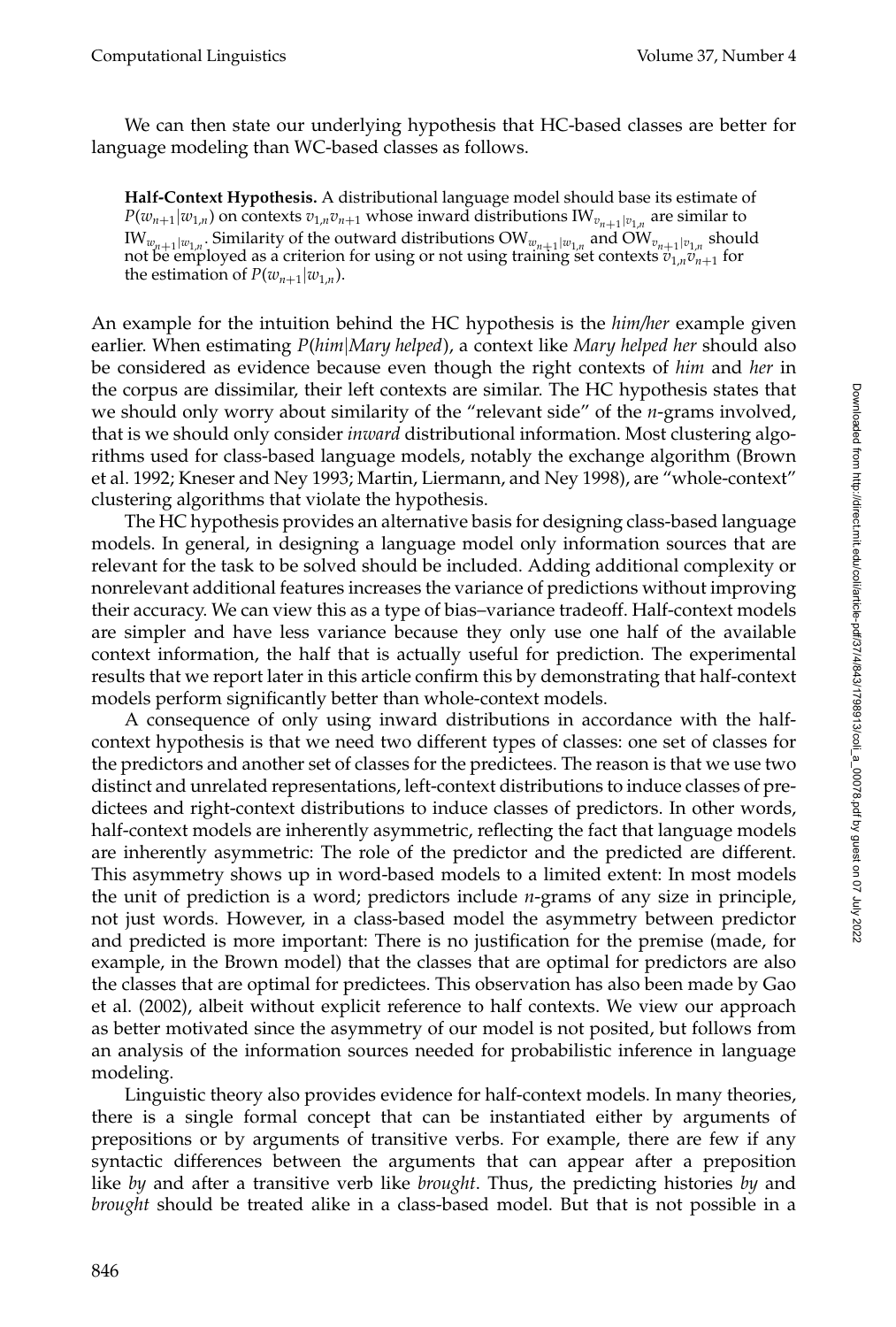whole-context model. We can interpret this as a syntactic justification for half-context models. Referring back to our earlier allusion to the bias–variance tradeoff, if we had unlimited data, then estimating separate distributions for *by* and *brought* would be unproblematic; but because training sets are not unlimited, we can improve generalization by assigning the two linguistically identical contexts to the same right-context class.

Finally, efficiency is also a strong argument for half-context models. Time of clustering and storage requirements are cut in half by omitting those parts of the context that are nonrelevant. The time complexity of many clustering algorithms depends on the number of different types of features that occur in a particular cluster as opposed to the number of tokens. The number of feature types occurring in a cluster is reduced substantially in half-context models.

It is of course possible to find cases where the outward distributions are helpful for accurate estimation. Consider estimating *P*(*is*|*strilp*), where *strilp* is a word that occurred once in the training set. Suppose for the sake of argument that *is* after nouns is more likely than *is* after adjectives (because phrases like *yellow is the new black* are infrequent). If *strilp* occurred in the context *a very strilp car*, then it is likely to be an adjective and *P*(*is*|*strilp*) is low. If *strilp* occurred in the context *the strilp car*, then it could also be a noun (as in *the bakery car* or *the wedding ring*) and *P*(*is*|*strilp*) should be estimated to be higher. In this case, it is the outward distribution of *strilp* that helps us to arrive at an accurate estimate. However, our hypothesis is not that there are no such cases; rather, we believe that as a generalization mechanism, only inward distributional information is useful in improving performance. This is borne out by the experiments reported herein.

In the future, there may be non-distributional models that use more complex inferences for language modeling. Parsing-based language models (e.g., Hall and Johnson 2003) are a first step in this direction. The hypothesis would probably not apply to such non-distributional models.

# **3. Half-Context Language Model**

# **3.1 Half-Contextualization**

Our starting point is the model by Brown et al. (1992). It models the probability of class  $c_2$  following class  $c_1$  where  $c_2$  emits (*e* in the diagram) the member word  $w_2$  and  $w_1$ belongs to  $(\in$ , a deterministic process) class  $c_1$ :



This model has been frequently investigated and discussed. Recent examples include its successful application in word co-occurrence and sentence retrieval investigations (Momtazi and Klakow 2009; Momtazi, Khudanpur, and Klakow 2010), and polarity classification of movie reviews (Wiegand and Klakow 2008).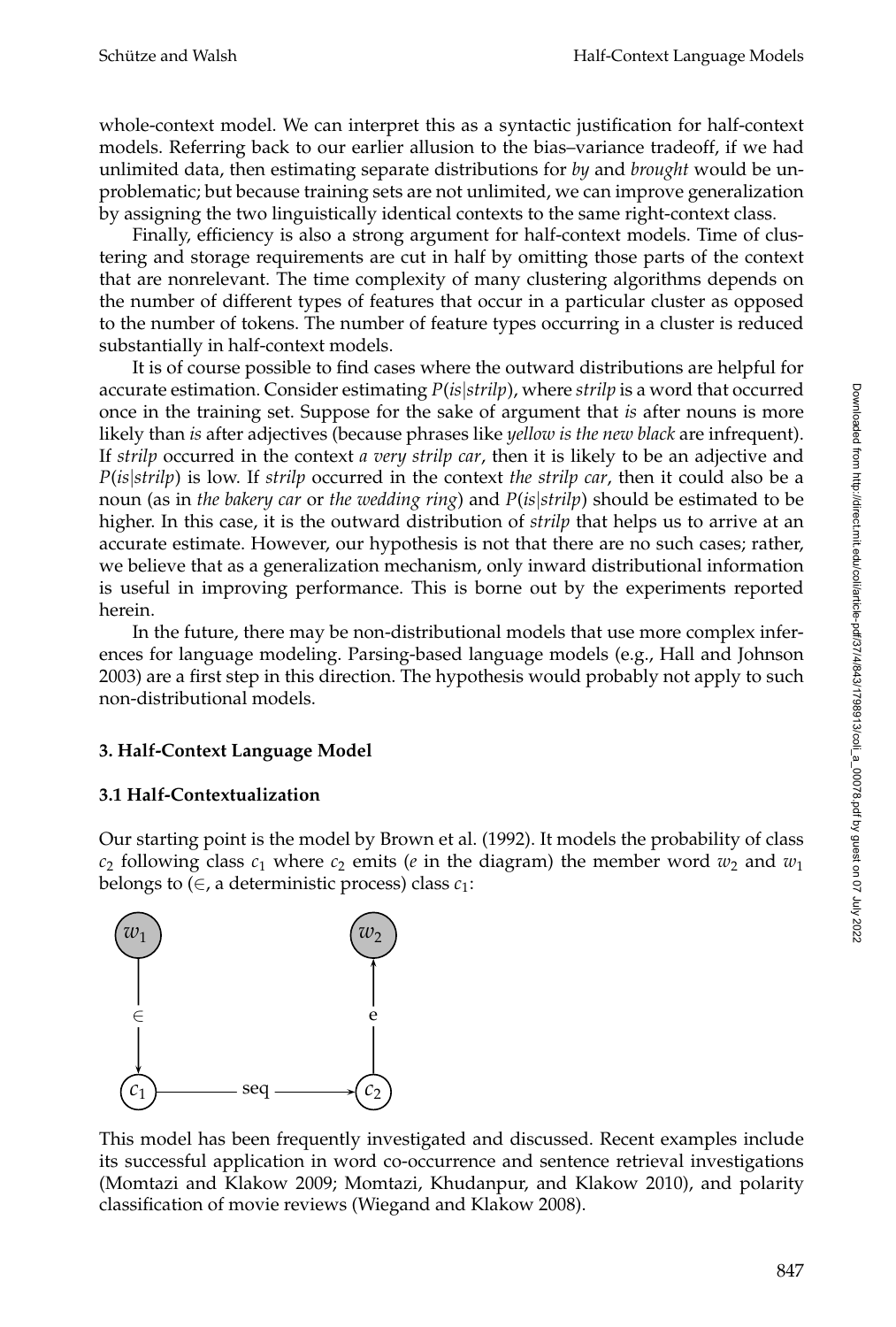The key concept introduced in this article is that of a half-context class. Class-based language models can be *half-contextualized* by replacing classes that model right and left contexts simultaneously by right half-context classes  $c_1^r$  and left half-context classes  $c_2^l$ . Words are assigned to HC classes and these HC classes then generate words:



#### **3.2 Mixed** *n***-gram Classes**

A second modification of the Brown model we propose is motivated by the fact that trigram models perform better than bigram models because a sequence of two words significantly limits the possible ways of continuing. For this reason, we condition the sequential continuation on a *mixed* n*-gram class* of both bigrams and unigrams instead of on a class of unigrams alone. The resulting model, the HC model, is depicted in Figure 1. We show the bigram  $w_1w_2$  as the member of the class  $c_{12}^r$ , but  $c_{12}^r$  can also be the class of  $w_2$  if  $w_1w_2$  was not frequent enough to be included in the clustering (criteria for inclusion are discussed in Section 4).

To summarize, the generative process shown in Figure 1 is that the right-context class  $c_{12}^r$  to which the bigram  $w_1w_2$  belongs generates a unigram left-context class  $c_3^l$ which generates  $w_3$ . As will become apparent from the description of parameter estimation and the clustering algorithm in Section 4, the HC classes in the model are based



 $P_{\rm HC}(w_3|w_1w_2) = P_e(w_3|c_3^l)P_{\rm seq}(c_3^l|c_{12}^r(w_1w_2))$ 

**Figure 1** The half-context language model.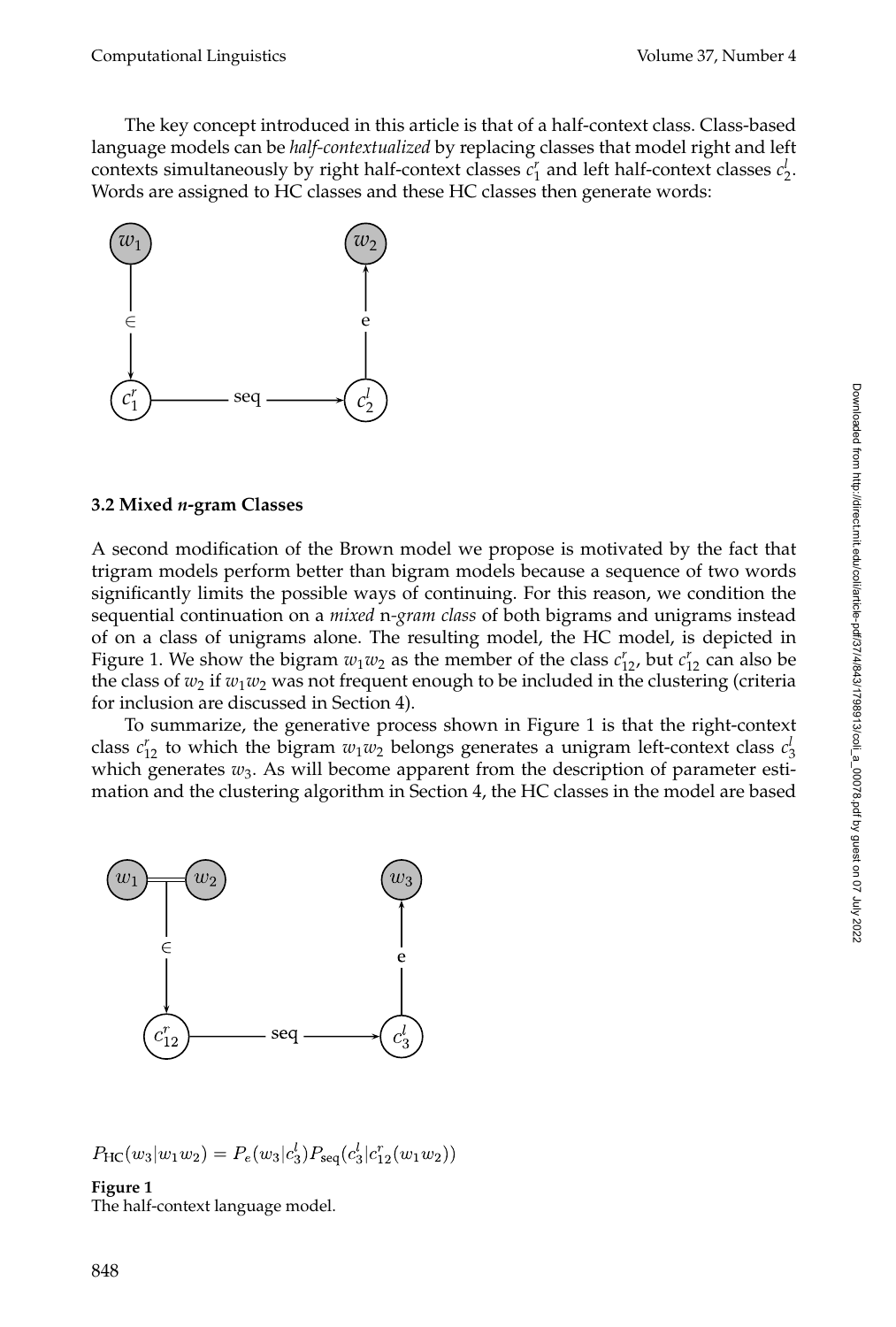on inward (IW) distributions only. The corresponding outward (OW) distributions are not taken into account in accordance with the HC hypothesis.

In addition to the novel use of half-contexts it is important to note that the right HC classes employed are mixed classes of unigrams and bigrams rather than of unigrams only. To our knowledge this represents the first such usage and can be motivated by the fact that frequent bigrams in language often behave similarly whereas the constituent unigrams do not. For example, the right HCs of the bigrams *University of* and *based in* are similar because both are often followed by locations; but the right HCs of *of* and *in* are much more diffuse and there are many prepositional objects that occur more often with *of* than with *in* (e.g., names of people) and others that occur more often with *in* than with *of* (e.g., *response*).

## **3.3 Discounting**

In initial experiments, we found that it was difficult to achieve an improvement using class-based generalization because for many contexts history-length interpolation is the better strategy for estimation. For a high-frequency event, it can be best to base estimates on instances of this event with identical history only—instead of smoothing them with other contexts that are in the same class.

Consider the unigram *Hong*. In 3,998 out of 4,045 cases in the training set part of our corpus of *Wall Street Journal* (WSJ) articles (consisting of 40 million words), it is followed by *Kong*. In this case, redistributing probability mass to other members of the class that *Kong* is a member of will decrease the estimate for *P*(*Kong*|*Hong*) (an estimate that should be close to 3,998/4,045) and decrease the model's performance. On the other hand, we have  $H(P(w|Mr)) \approx 11.9$  in our WSJ training set. Any of a large number of first and last names can occur after *Mr.* and a language model should reallocate some probability mass from names that did occur in this environment in the training set to those names that did not.

To treat these two different cases correctly, we use a variant of absolute discounting (Ney, Essen, and Kneser 1994). Following the notation of Chen and Goodman (1998), we first define the number  $N_{1+}(w_{1,n}\bullet)$  of distinct words that can occur after an *n*-gram in the training set:

$$
N_{1+}(w_{1,n}\bullet) = |\{w|C(w_{1,n}w) > 0\}|
$$

where  $C(w_{1,n})$  is the frequency of  $w_{1,n}$  in the training set.

We then define the exemplar-theoretic (ET) language model as follows:

$$
P_{\text{ET}}(w_{n+1}|w_{1,n}) = D \frac{N_{1+}(w_{1,n} \bullet)}{C(w_{1,n})} P_{\text{HC}}(w_{n+1}|w_{1,n}) + \frac{\max(0, C(w_{1,n}w_{n+1}) - D)}{C(w_{1,n})}
$$
(1)

The discount *D* is a parameter of the model that controls how much of each count is redistributed to the class-based model. In a way that is similar to other discounting methods, this formalization satisfies the two desiderata stated earlier: The estimates of high-frequency events are, in relative terms, much less affected than those of lowfrequency events.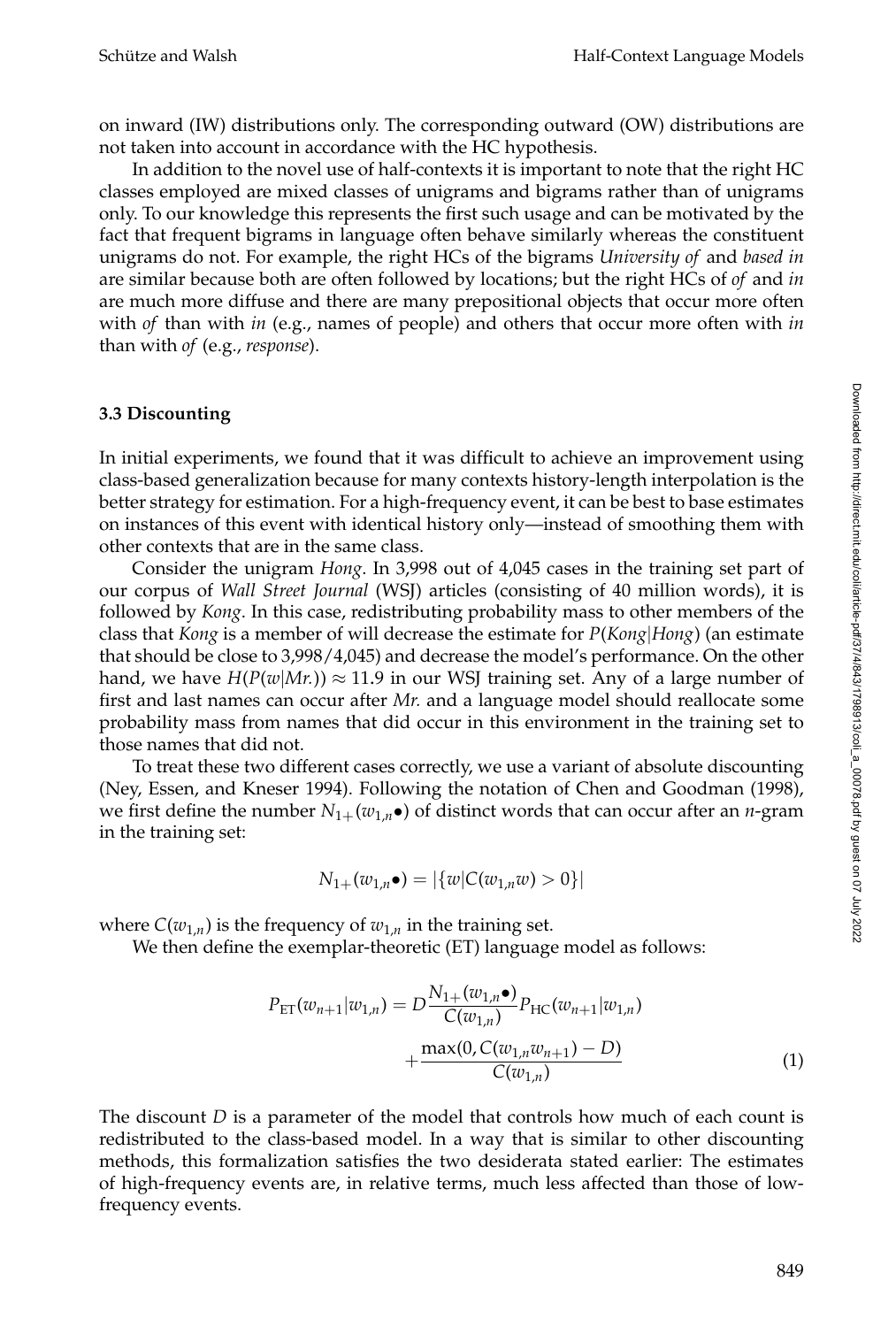*P*ET is the exemplar-theoretic model we will evaluate in the experiments described below. We use an analogous model for WC distributions. In that case,  $P_{\text{HC}}$  is simply replaced by  $P_{\text{WC}}$  in Equation (1).

To summarize, the innovations of our exemplar-theoretic model are (1) the use of HC classes instead of WC classes, (2) the use of mixed classes of unigrams and bigrams (instead of classes of unigrams), and (3) the use of absolute discounting to concentrate the effect of class-based generalization on rare hard-to-estimate events while leaving robust estimates based on frequent events largely unchanged.

## **3.4 Additional Related Work**

In addition to the motivating articles discussed earlier, other relevant work includes the randomization techniques applied by Emami and Jelinek (2005) to class-based *n*-gram language models. Half-context clusters are not at odds with a randomized approach as they could easily be implemented in such a fashion.

Other related research includes the "mixed" model employed by Uszkoreit and Brants (2008), in which a word bigram (as opposed to a class of bigrams) probabilistically generates a class. They use, in our terminology, whole-context classes. The experiments reported subsequently suggest that HC classes are preferable to WC classes in the Brown-type set-up (classes generating classes); we plan to investigate whether this is also true in a mixed model in future work.

Bassiou and Kotropoulos (2011) investigate two word-clustering techniques that operate on long-distance bigram probabilities (of varying distances) within a context and on interpolated long-distance bigram probabilities, both with a view to capturing long-distance dependencies. Evaluation of both clustering techniques—hierarchical clustering exploiting Mahalanobis distances to form compact clusters and Probabilistic Latent Semantic Analysis—demonstrates that the use of long distance bigrams or their interpolated varieties yield more compact and meaningful (in the case of interpolated long distance bigrams) word clusters than the use of the traditional bigram (and bigrams which employ trigger pairs over various histories). This research demonstrates an interesting avenue for contemporary models of word clustering and it would be no doubt interesting to see how such clustering strategies might contribute to half-context clustering, how their clusters would compare to those produced via bisecting *k*-means (though we cluster bigrams also), as proffered here, and indeed how long distance bigrams could be half-contextualized; these questions, however, are beyond the scope of the current article which seeks primarily to investigate the potential merits of halfcontextualization.

Related work by Justo and Torres (2009) explores the use of language models that employ classes containing phrases. They describe their models as *two-level* because specific language models act within the classes. Their first approach takes into account the probabilities between words which constitute the different phrases of a given class, that is, phrases are sequences of unconnected words and words are considered the basic lexical unit, and their second approach considers phrases to be indivisible lexical units. The first model is also interpolated with a standard word-based language model, and the second model is interpolated with a standard phrase-based model. Worderror-rate analyses in an ASR system indicate that these models are better than their traditional counterparts. These results provide useful motivation for extending classbased language models from classes of isolated words to classes of longer sequences, such as the classes of bigrams employed in the half-context model. Their research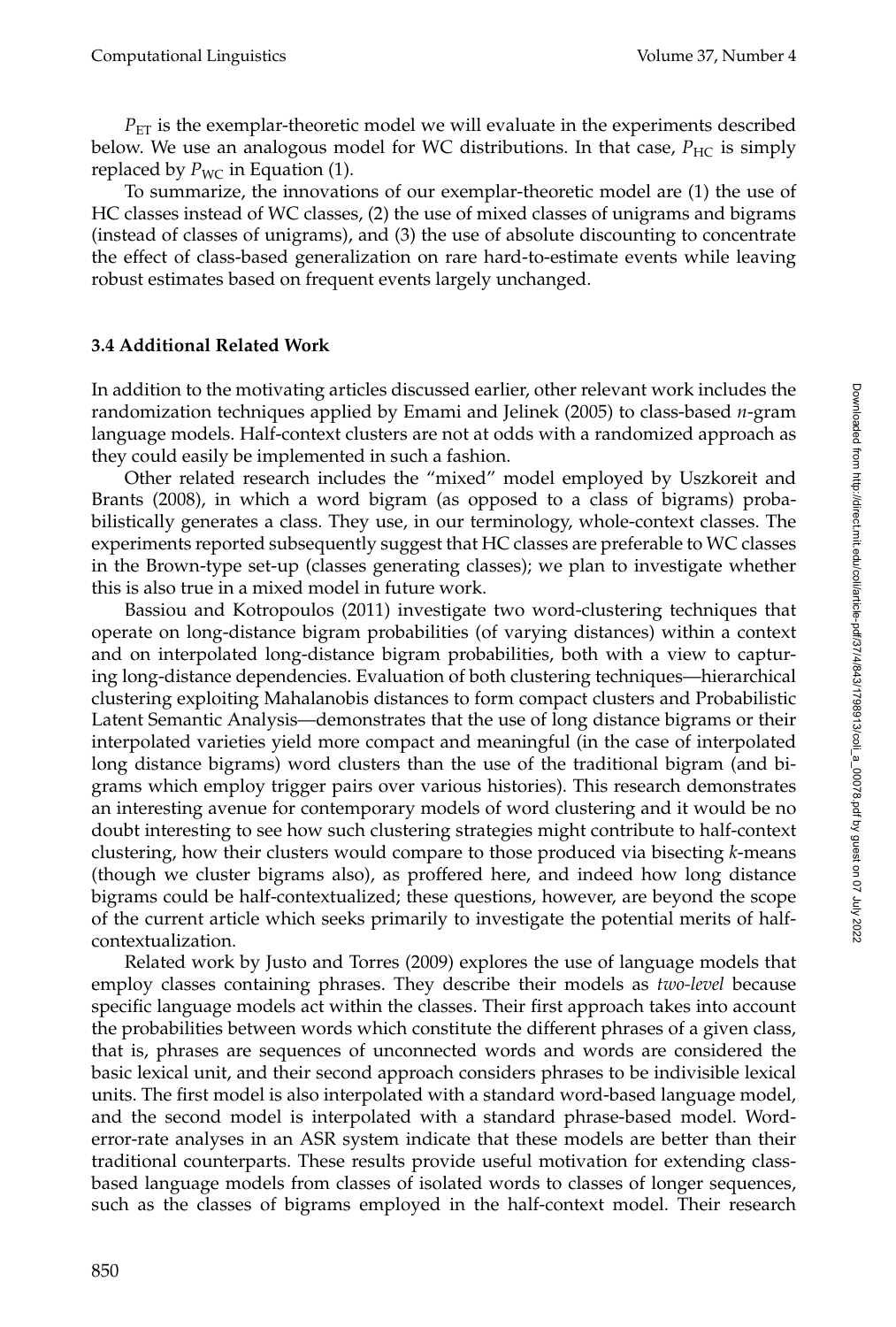does not, however, consider the different directional behaviors of words or bigrams as we do.

Zitouni and Zhou (2007, 2008) propose linearly interpolated hierarchical language models (and a back-off variety [Zitouni 2007]) where each vocabulary item constitutes a leaf node in a word-tree, words are clustered into classes, and, in a recursive process, classes are clustered into more general classes until the root is reached. The tree root is a class containing all vocabulary items. In attempting to estimate the likelihood of an *n*-gram event they linearly interpolate over different language models, each one of which is trained on one level of the tree. In this way they seek to strike a balance between specificity and generalization. In constructing the class hierarchy, words are represented by their probability given their left and right neighboring words over a vocabulary (equivalent to the whole-context representation discussed in this article) and similarity between words is established using the Kullback-Leibler distortion measure. Words occurring frequently in similar contexts should be clustered together with a view to finding a set of clusters that minimizes global discriminative information (see also Bai et al. 1998). The clustering algorithm is based on *k*-means. The use of a hierarchical tree, and interpolating over it, represents an interesting approach not at odds with our research (i.e., that is, half-context classes could form nodes in the tree), although our approach differs in the separate treatment of word contexts, the use of bigrams as class members, and in the clustering methodology.

Additional related work includes research by Bahrani et al. (2008), who build class-based models using the *k*-means algorithm and words represented in terms of vectors where each vector element corresponds to the number of times the word had a particular part of speech tag given a tagged corpus. This approach would typically yield much shorter feature vectors than approaches (including our own) which have vectors matching the vocabulary size, thus leading to lower time complexity. They do not, however, avail of classes of bigrams as we do, nor look at directional behavior of words (though half-contextualization using part of speech tags would be an interesting extension of both our model and theirs). Abdoos and Naeini (2008) use a clustering ensemble approach to categorize words, although it is unclear from their evaluation how such an approach compares, in terms of performance, to others in the literature. Gao et al. (2002) propose an asymmetric clustering model (ACM) grounded upon the apt observation that different clusters for predicted and conditional words should be employed, a view shared here. Their research does not present an explicit treatment of half-contextualization, however, nor considers halfcontextualization and the significance of inward distributional information as insights which meet language modeling needs. Furthermore, our evaluation also differs in that it involves comparison against a whole-context model and a modified KN trigram model, rather than a simple word trigram model. Our use of a mixed *n*-gram class of both bigrams and unigrams also represents a marked difference between approaches.

With regard to context direction Essen and Steinbiss (1992) also look at left and right contexts similarly to our approach. However, they do not compare half-context with whole-context approaches and they pursue a less efficient similarity-based approach in contrast to the class-based approach proposed here.

Finally, Dagan, Lee, and Pereira's (1999) similarity-based language model uses a similar word to the observed word as the conditioning context used to generate the next word in the sequence. Again, no comparison to whole-context approaches is made. A similarity-based approach is also difficult to use for large corpora as it would necessitate the calculation of similarity of every word to every other word in the corpus. Similarities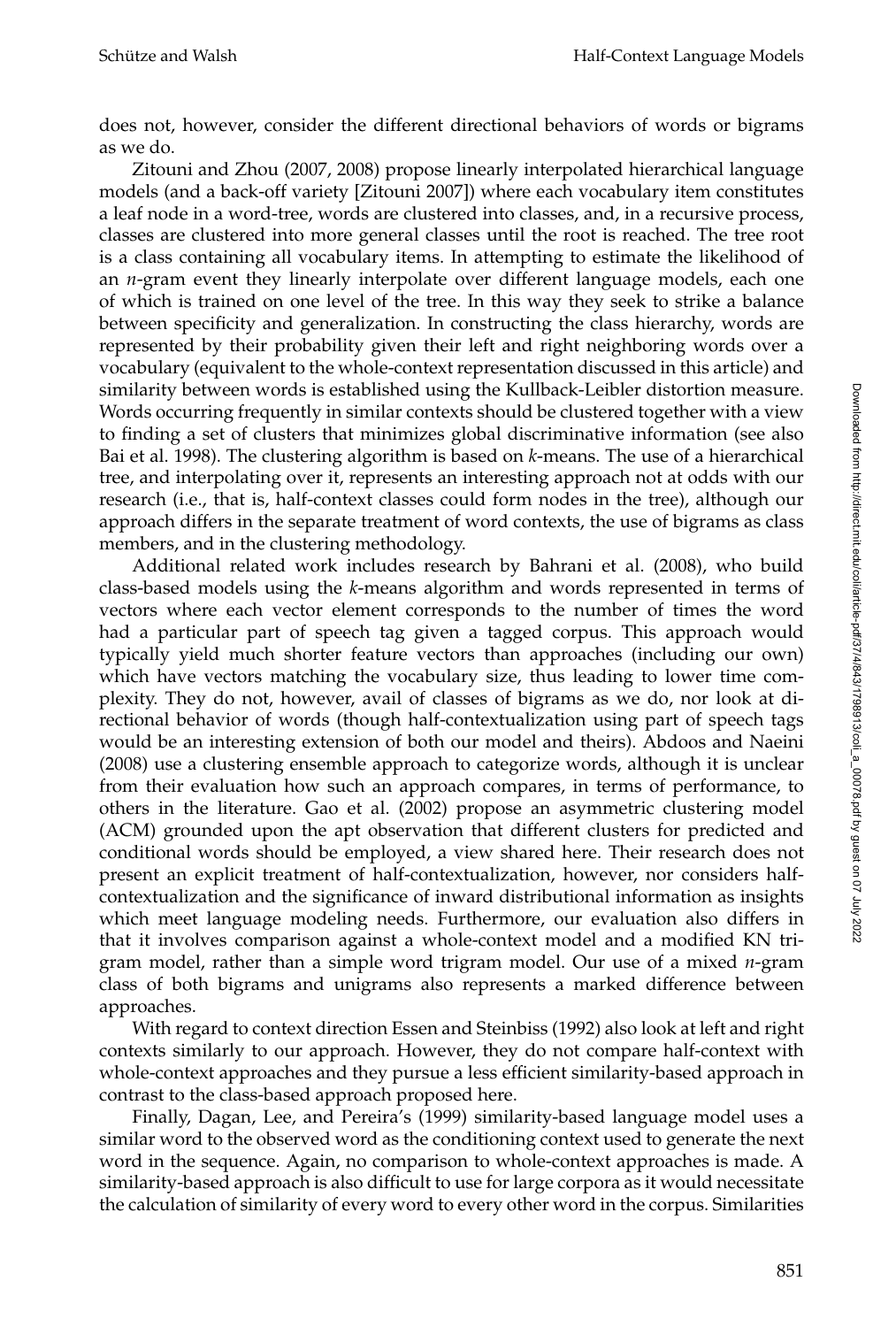can be computed more efficiently for a subset of words on a smaller corpus, but then many of the rare events that class and similarity based methods are most beneficial for will not be covered. Our analyses in Section 5.2 and Section 5.3 demonstrate that half-context modeling is most beneficial for rare events. Similar concerns apply to other similarity-based models, such as those proposed by Bengio et al. (2003) and Schwenk and Koehn (2008).

#### **4. Parameter Estimation**

In this section we describe how the parameters of the model in Figure 1 are estimated. These parameters belong to two broad categories, namely, those which model the HC distributions  $(P^r$  and  $P^l$ ) and are used in the construction of clusters, and those which capture emission probabilities  $P_e$  and sequence probabilities  $P_{seq}$  that are used when the model is applied. Estimates were calculated on the basis of the training set part of a corpus of WSJ articles, 1987–1989, consisting of almost 50 million words, which will be described in more detail subsequently.

## **4.1 Clustering of HC Distributions**

In the clustering, *n*-grams are represented as HC distributions. These distributions are estimated using maximum likelihood as follows:

$$
P_{w_1w_2}^r(w_3) = \frac{C(w_1w_2w_3)}{\sum_w C(w_1w_2w)}
$$

$$
P_{w_2}^r(w_3) = \frac{C(w_2w_3)}{\sum_w C(w_2w)}
$$

$$
P_{\text{UNK}}^r(w_3) = \frac{C(w_3)}{\sum_w C(w)}
$$

$$
P_{w_3}^l(w_2) = \frac{C(w_2w_3)}{\sum_w C(ww_3)}
$$

$$
P_{\text{UNK}}^l(w_2) = \frac{C(w_2)}{\sum_w C(w)}
$$

Only a subset of items is clustered. When clustering unigrams we include all 54,243 unigrams that occur more than 10 times in the corpus as well as the unknown word UNK. For mixed clusterings of unigrams and bigrams we include all 378,109 unigrams and bigrams that occur more than 10 times and the unknown word UNK (thus, the unigram set is a subset of the mixed set). We call these sets *Suni* and *Smixed* and they are used for all HC and WC models herein, including the Brown model.

We employ bisecting *k*-means (Steinbach, Karypis, and Kumar 2000) to cluster HC distributions. The distance measure employed is Euclidean distance because the formal properties of *k*-means, including convergence, only apply to Euclidean spaces. Bisecting *k*-means is applied to a small random sample of the set of items: *k*-means first splits this random sample in two, then the largest existing cluster is split and so on until  $k = 512$ (or  $k = 1.024$ , depending on the experiment) clusters have been found. The size of the random sample is then doubled, items in the enlarged sample are assigned to cluster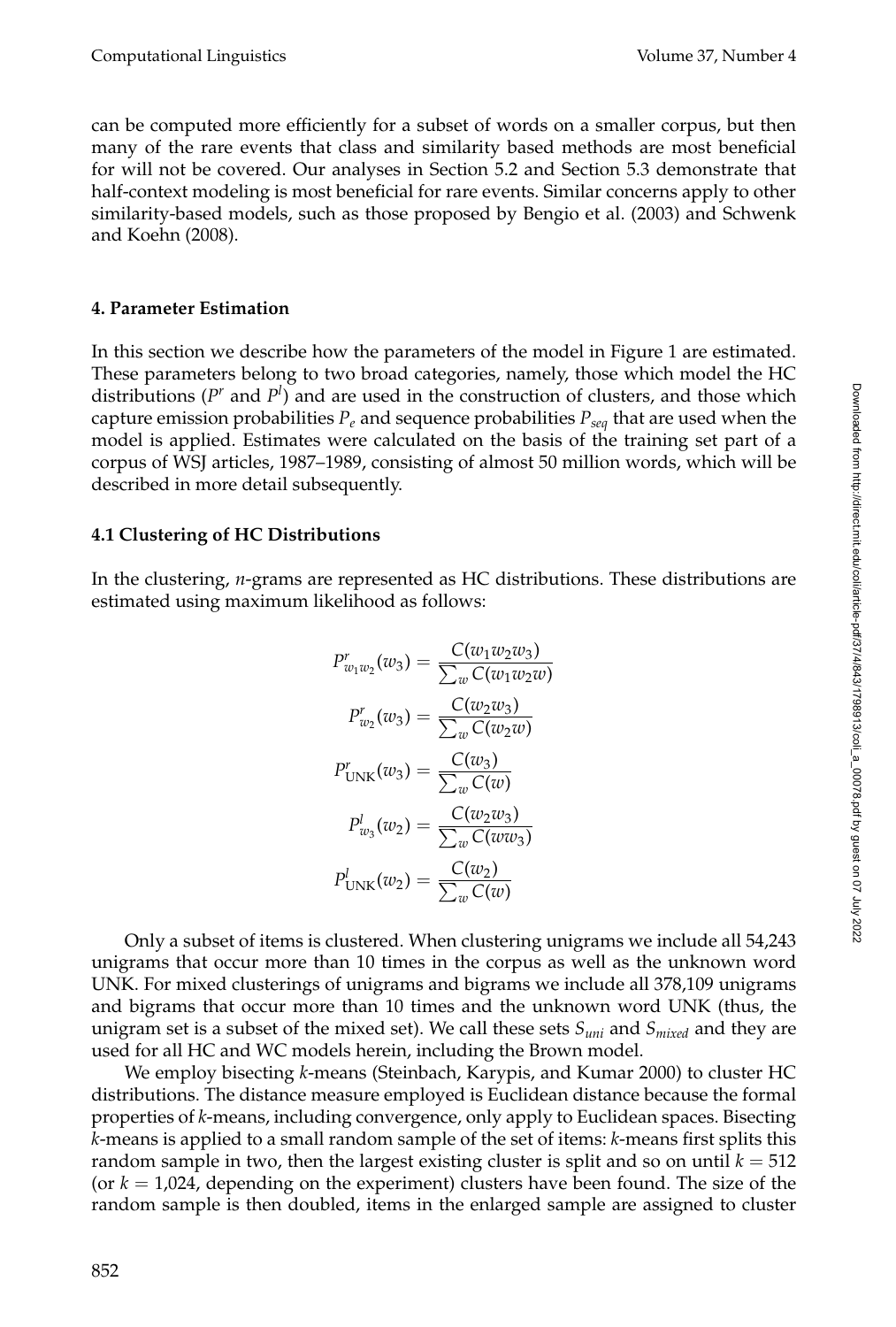centroids, and centroids are recomputed. The size of the sample is doubled again and so on until all items have been assigned.

Incremental doubling of the sample has the advantage that several iterations of reassignment and recomputation of centroids are performed (thus producing centroids that are good representatives of the overall distribution of items); and that at the same time the total number of assignments that needs to be computed is bounded by 2*M* where *M* is the number of items. Computing the assignments is responsible for almost all the computation time of *k*-means and more than 90% of the time needed to estimate the parameters of the exemplar-theoretic model.

We do not investigate the effect of the number of clusters *k* on the performance of class models in this article. As the default we chose  $k = 1,024$ , similar to Brown et al.'s experiments. Note that we have 512 left HC clusters and 512 right HC clusters, a total of 1,024 in the experiments with  $k = 512$ . We also experiment with  $2 \times 1.024$  clusters because one could also argue that this is the setting that is most comparable to Brown et al. We choose the powers of 2,  $k = 512$  and  $k = 1,024$  (instead of 500 and 1,000), for optimal compression and compact storage.

Two examples of half-context clusters (one left HC cluster and one right HC cluster) and their sizes are given in Table 1. The three most frequent words in the left HC cluster have similar left contexts (dominated by forms of *to be*) and different right contexts (large variety of part of speech forms). The three most frequent bigrams in the right HC cluster have similar right contexts (dominated by gerunds) and dissimilar left contexts (again a large variety of possibilities). In traditional whole-context clusters one would need to split the two clusters at least in two. For example, the right HC cluster in Table 1 would have to be split into one subcluster containing *without-first*/*of-improperly* and one subcluster containing *pain-and*. However, this presents two distinct disadvantages: (1) The extra clusters would require the estimation of more parameters, each based on fewer data points and hence less reliable, and (2) The left-context generalization, whereby *of-improperly* and *pain-and* have similar right contexts, would be lost.

Once clusters and cluster memberships have been computed, we need to determine the relevant right HC cluster  $c_{12}^r$  and left HC cluster  $c_3^l$  when computing the probability  $P(w_3|w_1w_2)$  according to the model in Figure 1. We do this as follows:

- 1. If  $w_1w_2 \in S_{mixed}$ , we use the right HC cluster that  $P^r_{w_1w_2}$  was assigned to.
- 2. Otherwise, if  $w_2 \in S_{mixed}$ , we use the right HC cluster that  $P_{w_2}^r$  was assigned to.
- 3. Otherwise, we use the right HC cluster that  $P_{UNK}^r$  was assigned to.
- 4. If  $w_3 \in S_{uni}$ , we use the left HC cluster that  $P_{w_3}^l$  was assigned to.
- 5. Otherwise, we use the left HC cluster that  $P^l_{UNK}$  was assigned to.

| Table 1 |                                    |
|---------|------------------------------------|
|         | Examples of half-context clusters. |

|                 | most frequent $n$ -grams in cluster                                                     | size       |  |
|-----------------|-----------------------------------------------------------------------------------------|------------|--|
| left HC cluster | unlikely, unclear, happening<br>right HC cluster pain-and, without-first, of-improperly | 753<br>248 |  |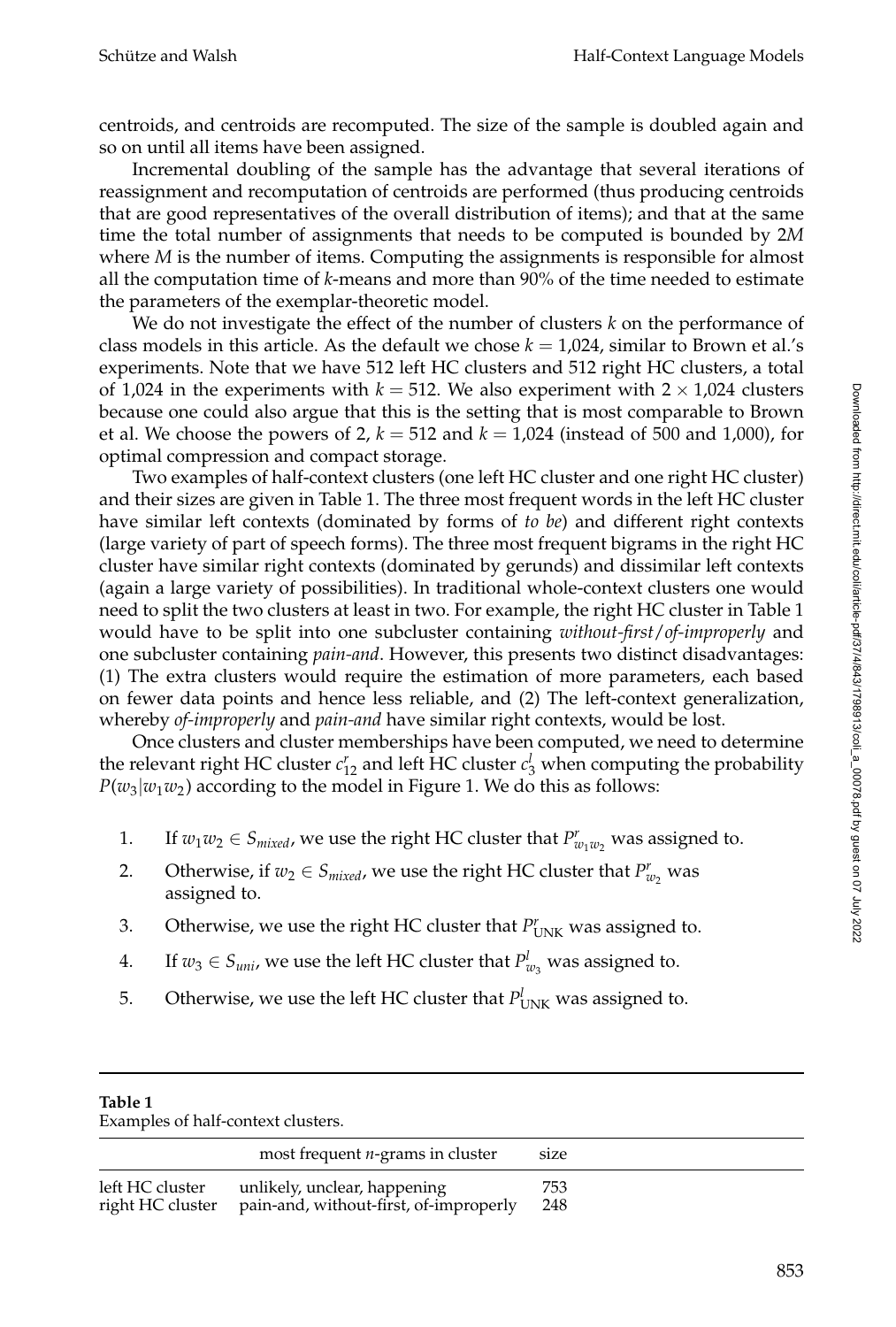#### **4.2 Emission and Sequence Probabilities**

**Emission probabilities** need only be estimated for left HC clusters in the exemplartheoretic model. They are estimated by maximum likelihood:

$$
P_e(w|c) = \frac{C(w)}{\sum_{w' \in c} C(w')}
$$

Cluster **sequence probabilities** are additively smoothed:

$$
P_{\text{seq}}(c^l|c^r) = \frac{C(c^rc^l) + \lambda}{C(c^r) + B\lambda}
$$

where  $\lambda = 0.1$ ,  $B \in \{512, 1,024\}$  is the number of HC clusters,  $C(c^r c^l)$  is the number of trigrams  $w_1w_2w_3$  occurring in the training set, where  $w_1w_2$  was assigned to  $c^r$  and  $w_3$  to  $c^l$ , and  $C(c^r)$  is the number of bigrams  $w'_1w'_2$  occurring in the training set, where  $w'_1w'_2$ was assigned to *c<sup>r</sup>* .

WC clusters are generated by representing an *n*-gram as the concatenation of two HC distributions, its left HC distribution and its right HC distribution. Clustering, membership assignment, and probability estimation are the same in all other respects.

#### **5. Experiments and Analysis**

A corpus of WSJ articles, 1987–1989, consisting of almost 50 million words, was randomly split into training set (80%), validation set (10%), and test set (10%).

Unigrams, bigrams, and trigrams and their counts were extracted from training, validation, and test sets. A modified KN model (Chen and Goodman 1998), termed  $P_{(KN)}$ , was estimated on the training set count files and applied to the test set using srilm, the SRI language modeling toolkit (Stolcke 2002). The same count files were the input to the HC and exemplar-theoretic model estimation and application procedure. Vocabulary size was the same for both KN and exemplar-theoretic models: 256,874 (the 256,873 words occurring in the training set and the unknown word). A total of 70.8% of tokens  $w_3$  in the test set occur in a context  $w_1w_2w_3$  occurring in the training set; for 22.2% of tokens only  $w_2w_3$  occurs in the training set; and for 6.7% only  $w_3$  occurs in the training set. The out-of-vocabulary rate is 0.27%. All validation and test set words that do not occur in the training set are mapped to the special unknown token UNK. In all interpolation experiments, the weight of the  $P_{(KN)}$  model is  $1 - \alpha$  and the weight of the model with which  $P_{(KN)}$  is interpolated is  $\alpha$ . The validation set was employed to determine the optimum interpolation weight α and discount *D* for each case.

Total processing time for estimating the HC clusters for *Suni* and *Smixed* (lines 13 and 15 in Table 4, subsequently) was less than 3.5 hours on an Opteron 8214 processor.

In evaluating our model it seems appropriate to compare its performance against other class-based models. Consequently, the SRI toolkit was also used to construct a class bigram language model, following the incremental version of the algorithm proposed by Brown et al. (1992), which we simply term the  $P_{(Brown)}$  model. A total of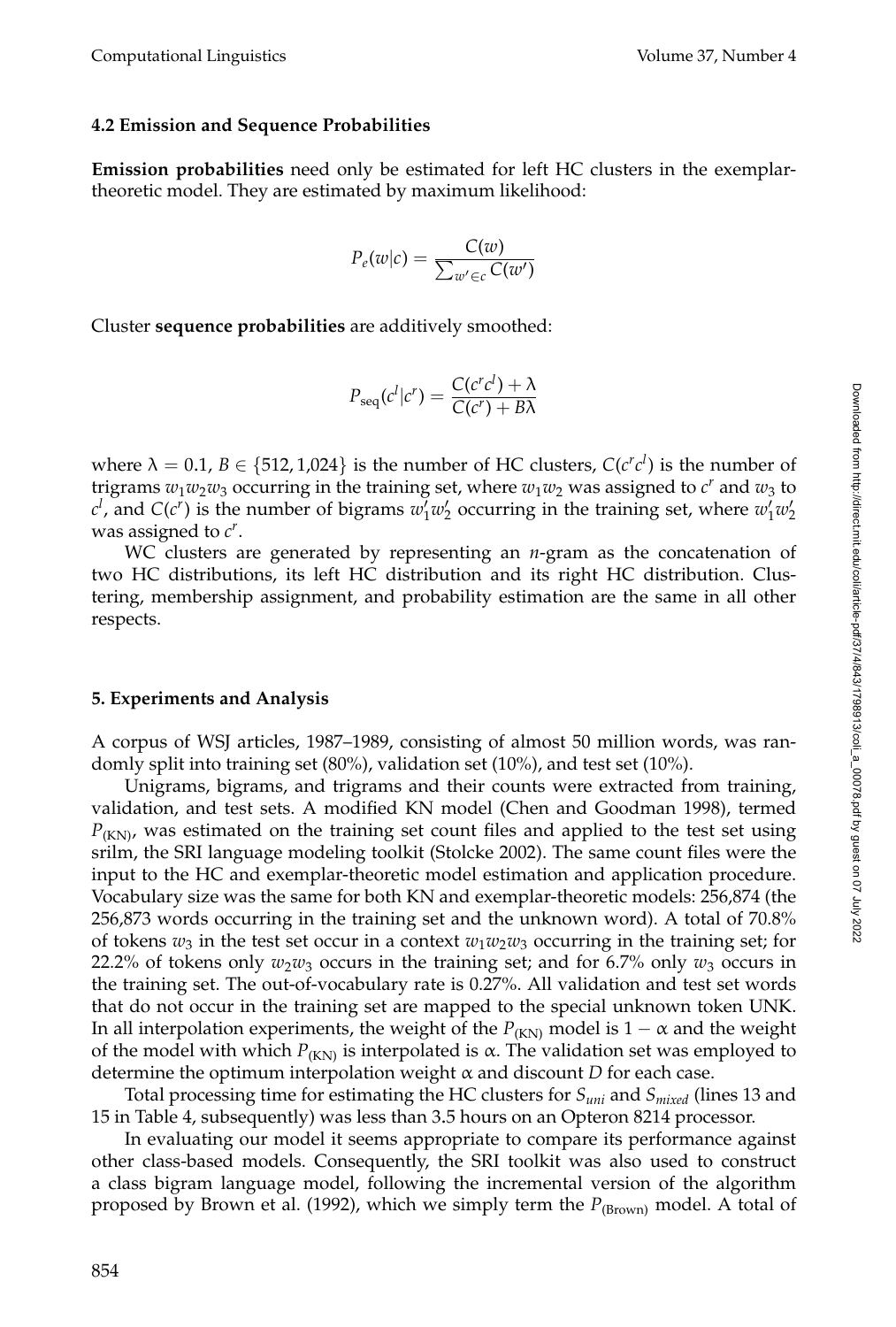#### **Table 2**

Perplexity results for interpolation of  $P_{(Brown)}$  with a bigram model  $P_{(KN)}$ .  $\alpha = 0$  corresponds to *P*<sub>(KN)</sub> alone,  $\alpha$  = 1 corresponds to *P*<sub>(Brown)</sub> alone.

| perplexity |        |
|------------|--------|
| validation | test   |
| 164.52     | 164.80 |
| 164.08     |        |
| 164.03     | 164.33 |
| 164.15     |        |
| 164.40     |        |
| 166.25     |        |
| 245.14     | 245.45 |
|            |        |

#### **Table 3**

Models used in our experiments.

| $P_{(KN)}$              | modified Kneser-Ney model                                |
|-------------------------|----------------------------------------------------------|
| $P_{\text{(ET-Brown)}}$ | exemplar-theoretic Brown model                           |
| $P_{(Half)}$            | exemplar-theoretic Half-Context model (Equation 1)       |
| $P_{(Whole)}$           | whole-context analogue of Equation 1                     |
| $P_{\text{(KN-Brown)}}$ | interpolation of $P_{(KN)}$ with $P_{(ET\text{-Brown})}$ |
| $P_{(KN\text{-Half})}$  | interpolation of $P_{(KN)}$ with $P_{(Half)}$            |
| $P_{\text{(KN-Whole)}}$ | interpolation of $P_{(KN)}$ with $P_{(Whole)}$           |

1,024 classes (the same number of classes as the combined left and right context clusters in the 2  $\times$  512 HC model) were derived from the training data.<sup>1</sup>

Table 2 presents results for the interpolation of  $P_{(\text{Brown})}$  with a bigram model  $P_{(\text{KN})}$ when applied to the validation set over a number of interpolation weights, followed by results from the test data using the optimum weight for the  $P_{(Brown)}$  model ( $\alpha = 0.05$ ) found during the validation phase.

It is clear from Table 2 that although interpolating a traditional class-based model with a KN bigram model does offer some benefit, this benefit is slight (perplexity  $=$ 164.80 for  $P_{(KN)}$  alone, versus 164.33 using the optimum interpolation weight on the test set). It is also clear that the traditional class-based model operating by itself ( $\alpha = 1.0$ , perplexity = 245.45) performs poorly relative to  $P_{(KN)}$ .

Of course the SRI class-based model employs whole-context classes, not halfcontext distributions which consider behavior to the left and right separately.

The following models, detailed in Table 3, were used in our experiments: modified Kneser-Ney ( $P_{(KN)}$ ); exemplar-theoretic half-context ( $P_{(Half)}$ ); exemplar-theoretic wholecontext ( $P_{(Whole)}$ ); exemplar-theoretic Brown ( $P_{(ET-Brown)}$ ); and  $P_{(KN\text{-Half})}$ ,  $P_{(KN\text{-Whole})}$ , and *P*(KN-Brown), the interpolations of Kneser-Ney with exemplar-theoretic half-context, whole-context, and Brown, respectively.<sup>2</sup> Perplexity results, for each of these models, from the validation and test sets, are presented in Table 4. Order-2 in Table 4 implies

<sup>1</sup> Here we approximate Brown et al. (1992) who used 1,000 classes. As our classes are also being used to investigate language model compression in other work, we prefer to use powers of 2.

<sup>2</sup> Test set perplexities for Kneser-Ney in Table 2 (164.80) and Table 4 (165.13, line 1) differ slightly because of different handling of beginning and end of sentence symbols in the two experiments.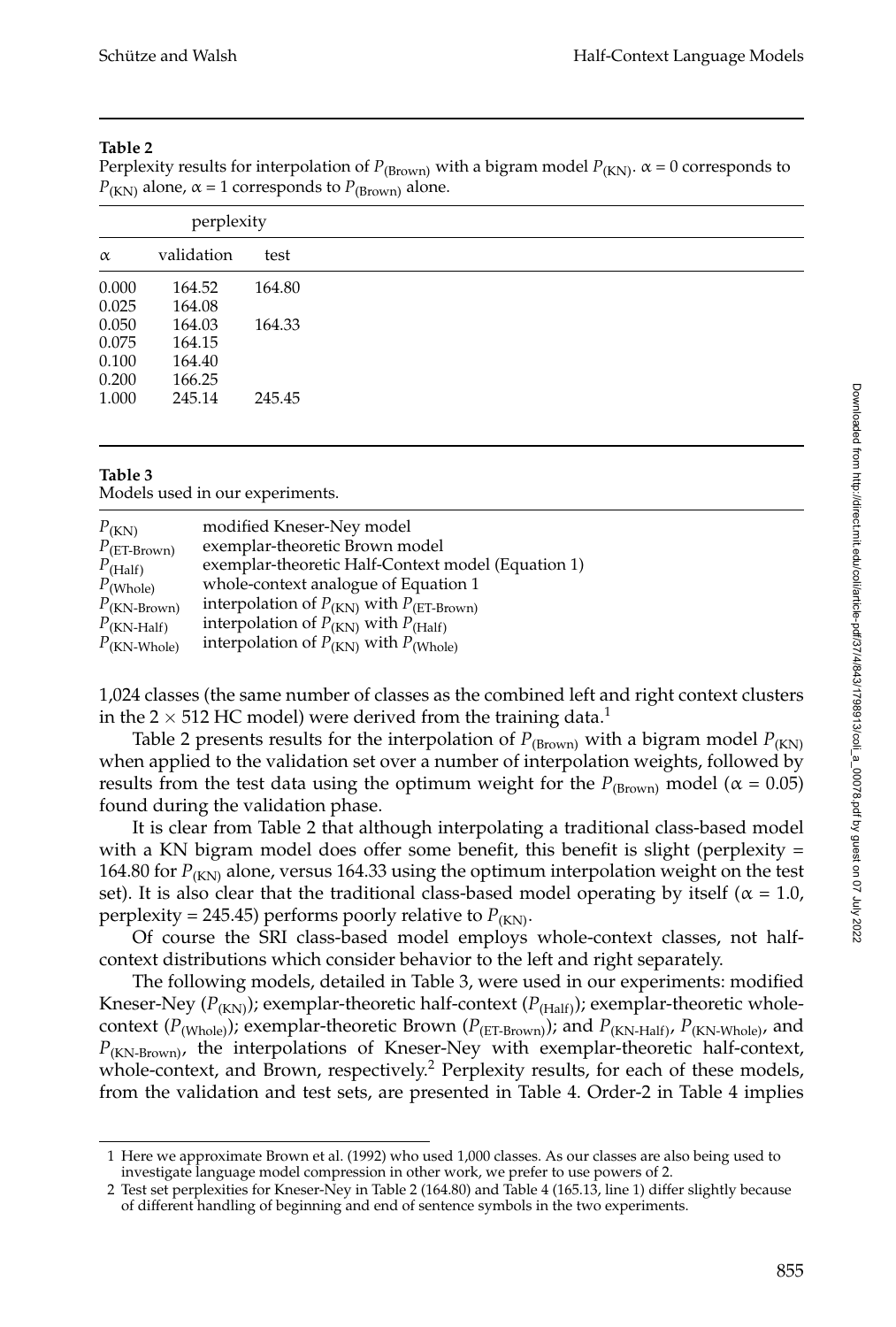#### **Table 4**

Perplexity results for Kneser-Ney, exemplar-theoretic Brown, exemplar-theoretic half-context, exemplar-theoretic whole-context, and interpolations.

| perplexity     |         |            |            |        |                           |                   |  |
|----------------|---------|------------|------------|--------|---------------------------|-------------------|--|
|                | D       | $\alpha$   | validation | test   | order/model               | number of classes |  |
| $\mathbf{1}$   |         |            | 164.83     | 165.13 | $2 P_{(KN)}$              |                   |  |
| $\overline{2}$ | .8      | 1.0        | 191.71     | 192.24 | 2 $P$ (ET-Brown)          | 512               |  |
| 3              | 1.0     | 1.0        | 171.17     | 171.58 | 2 $P_{(Half)}$            | 512               |  |
| 4              | $1.0\,$ | 1.0        | 170.81     | 171.21 | 2 $P$ (Whole)             | 512               |  |
| 5              | .8      | 1.0        | 171.16     | 171.57 | $2 P_{(Half)}$            | 1,024             |  |
| 6              | .8      | 1.0        | 170.75     | 171.19 | $2 P$ (Whole)             | 1,024             |  |
|                |         |            |            |        |                           |                   |  |
| 7              | $\cdot$ | $\cdot$ .2 | 163.97     | 164.28 | 2 $P_{(KN\text{-}Brown)}$ | 512               |  |
| 8              | .9      | $.5\,$     | 161.51     | 161.82 | 2 $P_{(KN\text{-Half})}$  | 512               |  |
| 9              | .7      | $\cdot$    | 161.83     | 162.13 | 2 $P_{(KN\text{-}Whole)}$ | 512               |  |
| 10             | .6      | $.5\,$     | 161.37     | 161.67 | 2 $P_{(KN\text{-Half})}$  | 1,024             |  |
| 11             | .6      | .5         | 161.53     | 161.83 | 2 $P_{(KN\text{-}Whole)}$ | 1,024             |  |
|                |         |            |            |        |                           |                   |  |
| 12             |         |            | 94.67      | 94.94  | $3\ P_{\rm (KN)}$         |                   |  |
|                |         |            |            |        |                           |                   |  |
| 13             | .8      | $1.0\,$    | 105.31     | 105.65 | $3 P_{(Half)}$            | 512               |  |
| 14             | .8      | 1.0        | 107.99     | 108.33 | $3 P$ (Whole)             | 512               |  |
| 15             | .5      | $\cdot$    | 88.91      | 89.15  |                           | 512               |  |
|                |         |            |            |        | $3 P_{(KN\text{-Half})}$  |                   |  |
| 16             | .5      | $\cdot$ 4  | 89.39      | 89.63  | $3 P(KN\text{-Whole})$    | 512               |  |

that only unigrams are clustered in the exemplar-theoretic models and the Kneser-Ney model is a bigram model. As for order-3, this implies that both unigrams and bigrams are clustered together in the exemplar-theoretic models and that the Kneser-Ney model is a trigram model.

For lines 7–11 and 15–16, the parameters α and *D* that were optimal on the validation set are given. For lines 2–6 and 13–14, the optimal value of *D* on the validation set for  $\alpha = 1$  (that is, 0 weight for the  $P_{(KN)}$  model) was chosen.

The  $\alpha$  parameter on lines 8–11 and 15–16 indicates that half- and whole-context models are as valuable, or nearly so, as the KN models: The interpolation weight of half/whole-context models is either 0.4 or 0.5. In contrast, the Brown class model (line 7) receives a lower weight of 0.2, indicating that it is less valuable in the interpolation with KN.

The discount parameter *D* determines the influence of class-based generalization in the overall model. Again, the Brown model receives the smallest weight (line 7). For both *D* and α, the lowest half/whole-context model values are those for the KN order-3 interpolations on lines 15–16:  $D = .5$ ,  $\alpha = .4$  (value of  $\alpha$  tied with KN order-2 interpolation on line 9). This may be a reflection of the fact that class-based generalization is contributing more to better performance in order-2 models because order-2 models have a much lower baseline performance.

For order-2 the differences between HC and WC models are small (lines 3 vs. 4, 5 vs. 6, 8 vs. 9, 10 vs. 11). For order-3, exemplar-theoretic half-context is clearly better than exemplar-theoretic whole-context (lines 13 vs. 14), although that difference is reduced in the two interpolated models  $P_{(KN\text{-}Half)}$  and  $P_{(KN\text{-}Whole)}$  (lines 15 vs. 16). On this evidence it would appear that the combination of left and right context information into a single context distribution (i.e., a whole-context approach) is redundant, if not harmful. This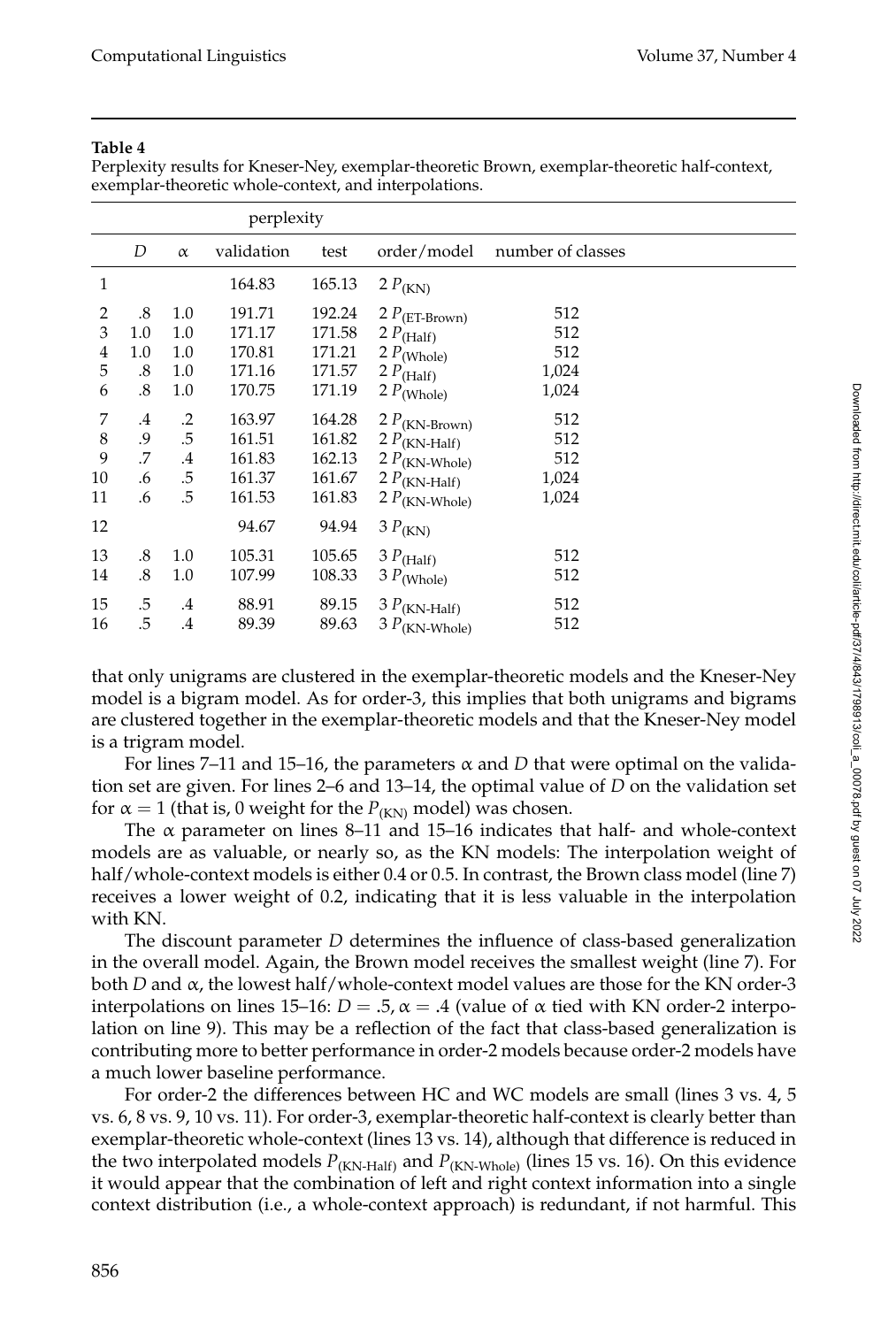is evidence for the half-context hypothesis put forward at the beginning of the article: Outward distributions, present in WC representations but absent in HC representations, do not seem to be helpful in class-based generalization, and are perhaps even harmful in order-3.

One reason why HC models perform better for order-3 than WC models could be that unigrams and bigrams are clustered together for the order-3 models. Although it makes sense to treat, say, the right contexts of *from Mark* and *Martin* as similar, the distributional patterns of the two *n*-grams are very different if the left context is also taken into account, which is the case for WC models.

We could attempt to extend the exchange algorithm that has most often been used for class-based language modeling to half-context clustering. This is beyond the scope of this article, however. Instead, we compare the order-2 WC experiments directly with the Brown classes. We do this to make sure that our good results for HC models are not due to the fact that we use a weak WC baseline. As we will argue now, our WC baseline is at least as good or even better than Brown clustering.

There are two set-ups that can be argued to be directly comparable to the Brown experiments reported here: either 512 left HC classes and 512 right HC classes (lines 2–4, 7–9, and 13–16); or 1,024 left HC classes and 1,024 right HC classes (lines 5–6 and 10–11). In the Brown experiments (lines 2 and 7), Equation (1) is used in the same way as in the HC/WC experiments except that class membership is based on the classes induced by srilm (corresponding to the experiments in Table 2). The comparisons on lines 2 vs. 4 and 6 and 7 vs. 9 and 11 clearly show that the quality of bisecting *k*-means whole-context clustering is comparable to, if not better than, Brown-type whole-context clustering. That is, keeping the representation constant in both cases (i.e., whole-context) enables us to see the algorithmic benefits of bisecting *k*-means as it appears to offer more useful clusters than those produced by the exchange algorithm.

Finally, although the exemplar-theoretic models are clearly outperformed by the  $P_{(KN)}$  model (lines 1 vs. 3–6, 12 vs. 13–14), it is important to note that the combination of the  $P_{(KN)}$  model and the exemplar-theoretic models outperforms the stand-alone  $P_{(KN)}$ model (lines 1 vs. 8–11, 12 vs. 15 and 16). This is strong evidence that a combined classbased and history-length-interpolated model is superior to history-length interpolation by itself.

## **5.1 Establishing Significance**

Although the perplexity results documented here provide tangible support in favor of the half-context hypothesis, it would nevertheless be desirable to establish if the perplexity scores are indicative of improvements that are statistically significant. To this end, the following significance test was performed. The test set has a length of 2,800,613 words. These 2,800,613 positions are divided into 47 bins, corresponding to the part-ofspeech of the word at that position that is most frequent in the training set. $3$  This was based on a tagging of the training set with TreeTagger (Schmid 1994). One additional bin

<sup>3</sup> We initially performed this test by assigning word types randomly to bins. We found that this "random" version of the test was unrealistically sensitive (all differences were highly significant) because differences in perplexity were highly correlated across bins. For example, if a model has a beneficial effect on names only and names are randomly distributed across bins, then perplexity will be better for every bin, which we would then interpret as significance. To reduce correlation across bins, we then defined bins on the basis of part of speech. As a result all names (or rather words whose dominant part of speech is a proper noun) will be in one bin that is not correlated with all other bins.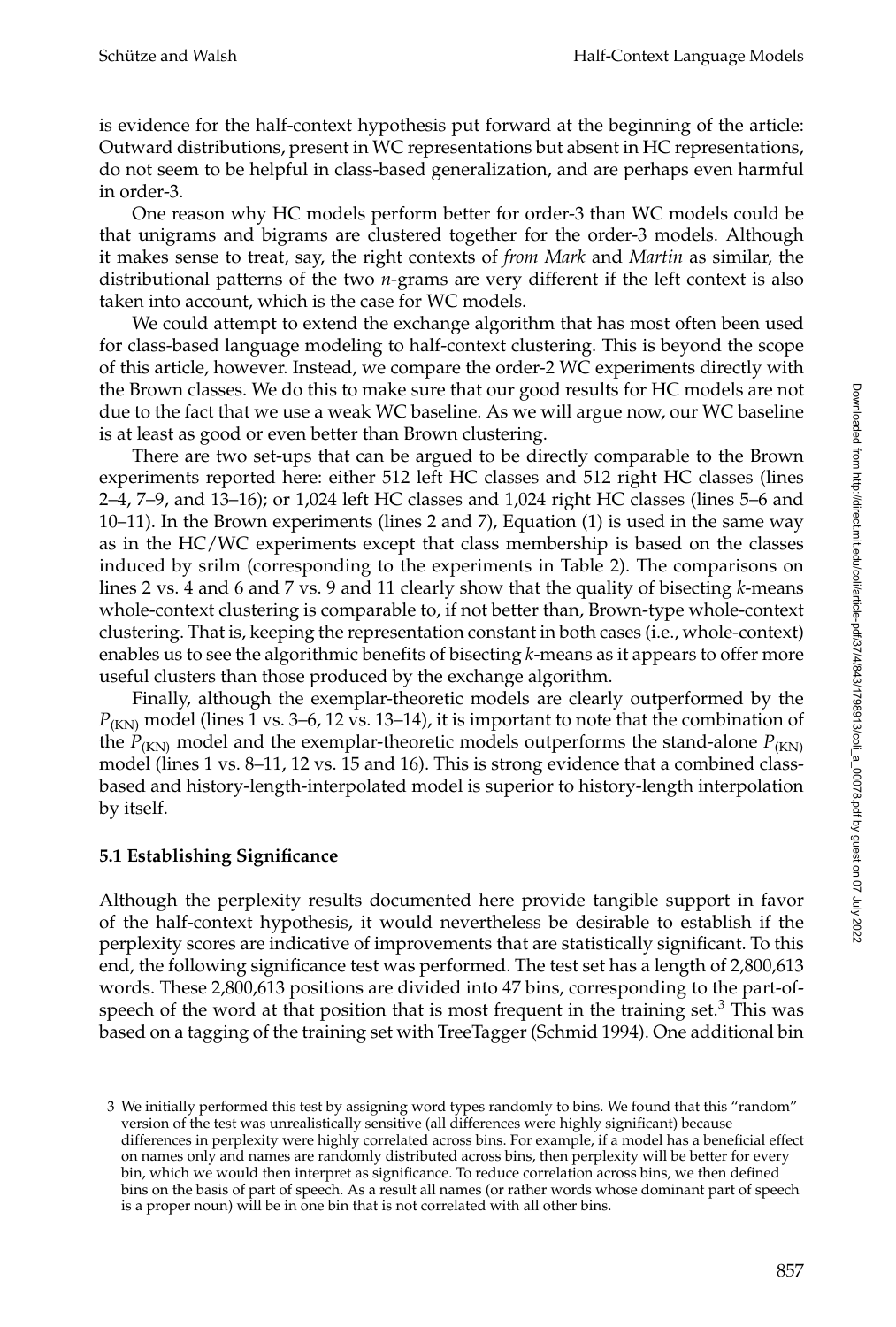contains all positions with a number of rare tags (e.g., FW, 'foreign word') and unknown words. Two models are then compared by computing perplexity separately for each bin, counting the number of bins where the first model performs better than the second, and testing the significance of this count using the exact binomial test. This significance test is not very sensitive in some cases because the positive effect of class generalization can be concentrated on a few parts of speech. To the extent that half-context and wholecontext classes approximate part-of-speech information, this makes it more difficult to show significance because a number of bins may not be affected by the model. However, as we will see subsequently the test is sufficiently sensitive for the key results of the article.

A number of noteworthy points can be made on the basis of the results of these significance tests. As all models of order-3 significantly (and unsurprisingly) outperform those of order-2, both order types are considered separately in the discussion that follows. All significant results are with respect to  $p = 0.05$ .

With regard to the uninterpolated order-2 models (Table 4 models 1–6), the experiments indicate no significant improvement between models, with the exception that all models ( $P_{(KN)}$ ,  $P_{(H\text{alf})}$ , and  $P_{(Whole)}$  512 classes, and  $P_{(H\text{alf})}$  and  $P_{(Whole)}$  1,024 classes) are significantly better than  $P_{(ET-Brown)}$ . Although such a result sheds no light on the veracity of the half-context hypothesis, it nevertheless demonstrates that our exemplartheoretic models are competitive at order-2 and are superior to  $P_{\text{ETEBrown}}$ . Concerning the interpolated order-2 models (Table 4 models 7–11), a similar story presents itself, that is, there is no significant difference between the interpolated models with the exception that all interpolated models ( $P_{(KN\text{-Half})}$  and  $P_{(KN\text{-Whole})}$  512 classes, and  $P_{(KN\text{-Half})}$  and  $P_{(KN\text{-}Whole)}$  1,024 classes) improve significantly on  $P_{(KN\text{-}Brown)}$ . It should be noted, however, that the better performance of the five order-2 class-based models (lines 7–11), including  $P_{(KN\text{-Brown})}$ , compared to  $P_{(KN)}$ , is statistically significant; this is in keeping with previous findings in the literature and demonstrates that class-based generalization can complement history-length modeling.

As for the order-3 models (Table 4 models 12–16), here the significance results demonstrate that half-contextualization yields statistically significant improvements over whole-context models. Specifically,  $P_{(Half)}$  significantly outperforms  $P_{(Whole)}$ , and  $P_{(KN\text{-Half})}$  significantly outperforms  $P_{(KN\text{-}Whole)}$ . In addition, although  $P_{(KN)}$  demonstrates superior performance to  $P_{(Whole)}$  and  $P_{(Half)}$ , interpolation with either of our exemplartheoretic models yields significantly better performance over  $P_{(KN)}$  alone. That is, both  $P_{(KN\text{-}Whole)}$  and  $P_{(KN\text{-}Half)}$  significantly improve on  $P_{(KN)}$ .

Overall, these significance results indicate the potential merits of our models. All four exemplar-theoretic models outperform the Brown varieties and the models offer significant improvements versus  $P_{(KN)}$  when interpolated at orders 2 and 3. Indeed, *P*<sub>(KN-Half)</sub> significantly beats every other model. Crucially, however, in our view, are the results of order-3 which demonstrate the significant benefits of half-contextualization as these lend considerable corroborative weight to our half-context hypothesis.

#### **5.2 Context-Specific Analysis**

In order to better understand the relative strengths and weaknesses of the  $P_{(KN\text{-Half})}$ ,  $P_{(KN\text{-}Whole)}$ , and  $P_{(KN)}$  models, Table 5 illustrates their performance in fine-grained context-specific detail.  $P_{(KN\text{-Half})}$ ,  $P_{(KN\text{-Whole})}$ , and  $P_{(KN)}$  in Table 5 correspond to lines 15 (order-3  $P_{(KN\text{-Half})}$ ), 16 (order-3  $P_{(KN\text{-Whole})}$ ), and 12 (order-3  $P_{(KN)}$ ) in Table 4, respectively.

The table is a stratification into 17 strata of the positions  $w_3$ , occurring in context  $w_1w_2w_3$ , in the validation set according to length |h| of history used by the half-context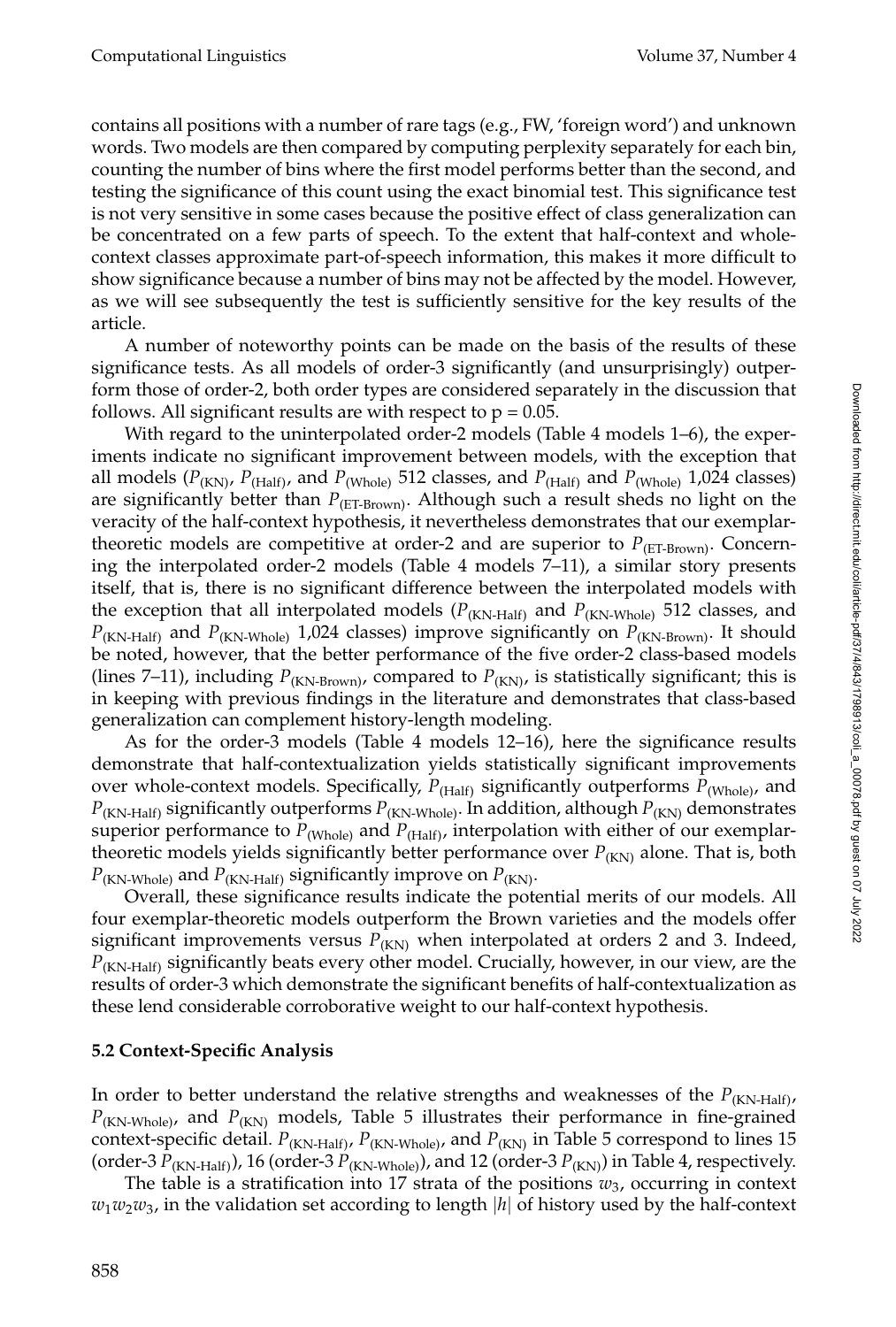#### **Table 5**

Context-specific analysis of model performance.  $|h|$  is the length of the history used by  $P_{(KN\text{-Half})}$ and  $P_{(KN-Whole)}$  for prediction.  $f_3$  is the training set frequency of  $w_3$ .  $f_{1,3}$  is the training set frequency of  $w_1w_2w_3$ . The number of tokens and types of  $w_1w_2w_3$  for the validation set are also provided. KN-Half corresponds to line 15 in Table 4 (the interpolation of Kneser-Ney and exemplar-theoretic half-context); KN-Whole to line 16 (the interpolation of Kneser-Ney and exemplar-theoretic whole-context); and KN corresponds to line 12 (the order-3  $P_{(KN)}$  model); .  $L_{(KN\text{-Half})}$  is the log likelihood of  $P_{(KN\text{-Half})}$  on the validation set.  $\Delta_{(KN\text{-Whole})}$  and  $\Delta_{(KN)}$  are the differences in log likelihood of these models from *L*(KN-Half) on the validation set. The *l* value gives average per-position log likelihood on the validation set and δ values per position differences. The three largest absolute differences in each delta column are in **bold**.

|                                                   | h <br>$f_{1,3}$<br>$f_3$                                                                                                                                                          | tokens<br>types                                                                                                                                        | $L_{\rm (KN\text{-}H\,all)}$                                                                                    | $\Delta_{\rm KNN}$<br>$\Delta$ (KN-Whole)                                                                                                           | $l_{\text{KNN-Hall}}$                                                                | $\delta_{\rm (KN\textrm{-}Whole)}$<br>$\delta_{\rm (KN)}$                                                                                            |  |
|---------------------------------------------------|-----------------------------------------------------------------------------------------------------------------------------------------------------------------------------------|--------------------------------------------------------------------------------------------------------------------------------------------------------|-----------------------------------------------------------------------------------------------------------------|-----------------------------------------------------------------------------------------------------------------------------------------------------|--------------------------------------------------------------------------------------|------------------------------------------------------------------------------------------------------------------------------------------------------|--|
| $\mathbf{1}$                                      | $\geq 0$<br>>0<br>$\overline{0}$                                                                                                                                                  | 62,810<br>61,453                                                                                                                                       | $-151,604$                                                                                                      | 1,545<br>$-4$                                                                                                                                       |                                                                                      | $-2.41 - 0.00$<br>0.02                                                                                                                               |  |
| 2<br>$\mathfrak{Z}$<br>4<br>5<br>6<br>7<br>8<br>9 | $10-9$<br>$\theta$<br>$11-9$<br>>1<br>1 >10<br>$\overline{0}$<br>1 > 10<br>1<br>1 >10<br>2<br>$1 > 10$ 3-4<br>$1 > 105-9$<br>$1 \geq 10 \geq 10$                                  | 10,529<br>10,482<br>1,249<br>1,132<br>673,816 666,307<br>115,562 109,492<br>48,165<br>43,296<br>42,903<br>35,839<br>33,199<br>23,429<br>1,967<br>1,153 | $-54,333$<br>$-2,837$<br>$-1,626,791 -114$<br>$-170,263$<br>$-34,540$<br>$-21,703$<br>$-9,045$<br>$-282$        | $-1,770$<br>$-17$<br>$\overline{0}$<br>$-114$<br>24,439<br>10,378<br>139<br>$-2,385$<br>31<br>18<br>$-3,474$<br>8<br>$-3,123$<br>$\theta$<br>$-158$ | $-2.27$<br>$-1.47$<br>$-0.72$<br>$-0.51$<br>$-0.27$<br>$-0.14$                       | $-5.16 - 0.00 - 0.17$<br>$0.00 - 0.09$<br>$-2.41 - 0.00$<br>0.04<br>0.00<br>0.09<br>$0.00 - 0.05$<br>$0.00 - 0.08$<br>$0.00 - 0.09$<br>$0.00 - 0.08$ |  |
| 10<br>11<br>12<br>13<br>14<br>15<br>16<br>17      | $20-9$<br>$\theta$<br>$21-9$<br>>1<br>$2 \ge 10$<br>$\overline{0}$<br>2 > 10<br>$\mathbf{1}$<br>2 > 10<br>2<br>$2 > 10$ 3-4<br>$2 > 105-9$<br>$\geq 10$ $\geq 10$<br>$\mathbf{2}$ | 33,410<br>33,076<br>9,278<br>8,310<br>718,269 702,377<br>259,856 241,428<br>161,628 141,797<br>214,073 173,784<br>308,716 211,119<br>2,407,403 337,259 | $-191,114$<br>$-42,757$<br>$-2,891,127$<br>$-724,464$<br>$-383,855$<br>$-447,205$<br>$-553,419$<br>$-2,639,923$ | $816 - 5,866$<br>1<br>4,479<br>$5266 - 72,624$<br>1324 109,446<br>717<br>22,986<br>693<br>19,603<br>745<br>13,821<br>21,844<br>2179                 | $-5.72$<br>$-4.61$<br>$-4.03$<br>$-2.79$<br>$-2.37$<br>$-2.09$<br>$-1.79$<br>$-1.10$ | $0.02 - 0.18$<br>0.00<br>0.48<br>$0.01 - 0.10$<br>0.01<br>0.42<br>0.00<br>0.14<br>0.00<br>0.09<br>0.00<br>0.04<br>0.00<br>0.01                       |  |

and whole-context models (0, 1, or 2), frequency  $f_3$  of  $w_3$  in the training set, and frequency  $f_{1,3}$  of  $w_1w_2w_3$  in the training set. Each line gives statistics for one stratum. We explain the statistics for the example of stratum 13. This stratum contains all positions  $w_3$  in the validation set that satisfy the following three conditions:  $w_1w_2$  is a bigram that half- and whole-context models use for class-based prediction ( $|h| = 2$ );  $w_3$ 's frequency in the training set is at least 10; and the trigram  $w_1w_2w_3$  occurred exactly once in the training set. There are 259,856 validation set positions in this stratum, corresponding to 241,428 different trigram types  $w_1w_2w_3$ . The log likelihood of this subset of the validation set for *P*(KN-Half) is −724,464. This log likelihood of −724,464 is better by 1,324 than that of  $P_{(KN\text{-}Whole)}$  and better by 109,446 that that of  $P_{(KN\text{-}})$ . The per-position (average) log likelihood of *P*<sub>(KN-Half)</sub> is −2.79. This per-position log likelihood is better by 0.01 than that of  $P_{(KN\text{-}Whole)}$  and better by 0.42 that that of  $P_{(KN)}$ .

The 17 strata were chosen so as to get good resolution on the contexts that distinguish the models. These are the contexts that contain a history that is used by the class models (lines  $4-9$  and  $12-17$ ). The other five strata  $(1, 2, 3, 10, 11)$  are comparatively small and have a small impact on overall difference in log likelihood. The KN model interpolates predictions for histories of different lengths. In general, this will include the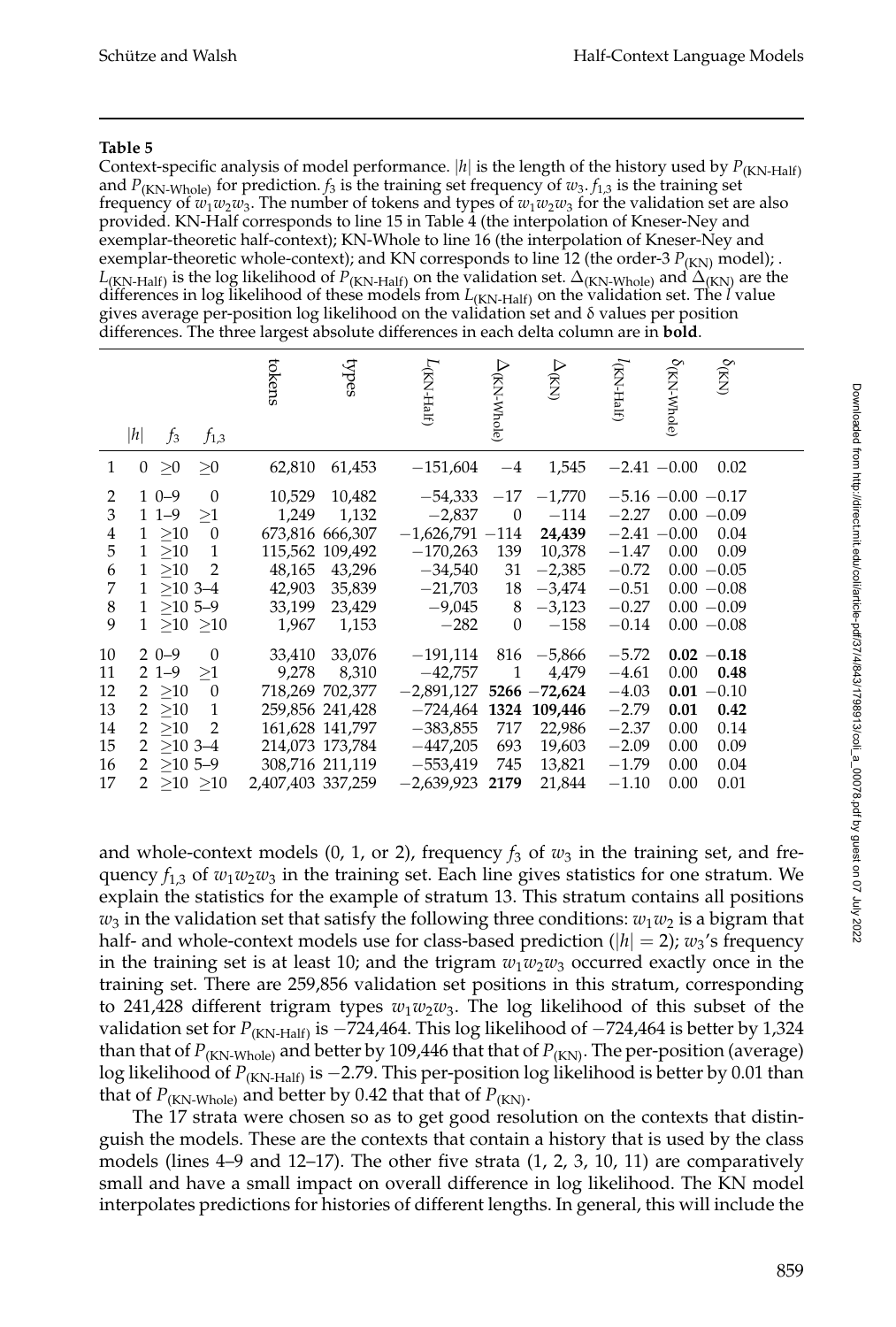history that the class-based models use, but also include other lengths. For example, in cases where the class-based model is using a length-2 history, the KN model interpolates length-2, length-1, and length-0 histories.

We first compare  $P_{(KN\text{-Half})}$  and  $P_{(KN)}$ . In general,  $P_{(KN\text{-Half})}$  performs better than  $P_{(KN)}$ if a history of length 2 is available for prediction and the predictee  $w_3$  occurred at least once in the identical context in the training set (lines 11, 13–17,  $\Delta_{(KN)}$  is positive for these strata). Stratum 11 contains a small number of positions and consequently contributes little to  $\Delta_{KNN}$ , but the per position difference is the largest of any stratum (0.48). In contrast, the per-position difference for stratum 17 is small, but the overall contribution to  $\Delta_{K}$  is still noticeable since this stratum is the largest. The overall contribution of all length-2 history strata to  $\Delta_{\{KN\}}$  is 113,689 (the sum of rows 10–17 of the corresponding column) and is thus responsible for the majority of the perplexity improvement due to half-context modeling.

The two strata 10 and 12 are exceptions. Per-position decrease in performance is large for half-context modeling and the overall impact is also large for stratum 12. In these two cases,  $P_{(KN)}$  backs off to context length 1 for prediction. Recall that, in contrast,  $P_{(KN\text{-Half})}$  uses only one context length for prediction, the longest that is available. So on line 12, *P*<sub>(KN-Half)</sub> underpredicts the next word  $w_3$  using a bigram  $w_1w_2$  because  $w_3$  did not occur in that position in the training set ( $f_{1,3} = 0$ ).  $P_{(KN)}$  can also use the unigram  $w_2$  for prediction and computes better estimates in cases where  $w_2w_3$  occurred in the training set. We are planning to address this problem in future work on the half-context model.

A similar problem for  $P_{(KN\text{-Half})}$  can be observed on lines 6–9. In these cases,  $P_{(KN)}$  can use both the unigram  $w_2$  and the bigram  $w_1w_2$  for prediction. Note that the values for  $f_{1,3}$ indicate that the trigram  $w_1w_2w_3$  occurred at least twice in the training set.  $P_{(KN\text{-Half})}$  only uses the unigram  $w_2$  because the bigram  $w_1w_2$  was not frequent enough to be included in the model as a bigram. The results on lines 6–9 suggest that further improvements of *P*(KN-Half) are possible by interpolating predictions of histories of different lengths.

Large improvements are realized by  $P_{(KN\text{-Half})}$  in strata 4 and 5. For these two strata, the trigram  $w_1w_2w_3$  has frequency 0 or 1 and therefore the length-2 component of  $P_{(KN)}$ does not predict  $w_3$  well.  $P_{(KN\text{-Half})}$  achieves good predictions because the single word  $w_2$  used for prediction occurred frequently ( $f_3 \ge 10$ ) and its class therefore is likely to reflect the distributional properties of  $w_2$  well.

In summary,  $P_{(KN\text{-Half})}$  is the overall superior model because it successfully employs class-based generalization for rare events. However, for a number of strata (6–9, 10, 12) *P*<sub>(KN-Half)</sub> only uses one context for prediction, which in many cases is an inferior choice compared to the predicting contexts used by  $P_{(KN)}$ . As a result, the averages in these strata are negative. We plan to address this problem in future work (see Section 6).

Turning to the differences between  $P_{(KN\text{-Half})}$  and  $P_{(KN\text{-Whole})}$ , we see that these differences are quite small—some positive, some negative—for length-1 histories (strata 2– 9). Only for length-2 histories do we find larger differences: strata 12, 13, and 17 for total differences on the validation set and strata 10, 12, and 13 for average differences. Length-2 differences are consistently positive for  $P_{(KN\text{-Half})}$  although some of the differences are small.

The better relative performance of  $P_{(KN\text{-Half})}$  for length-2 histories can be explained by the fact that the difference between half-context and whole-context models increases as the size of *n*-grams being clustered grows. For unigrams, there is significant correlation between left and right half-contexts: If two words have the same type of right context, then they often also have the same type of left context. For bigrams, this correlation is smaller. As an illustration consider the bigram *underwriter was*.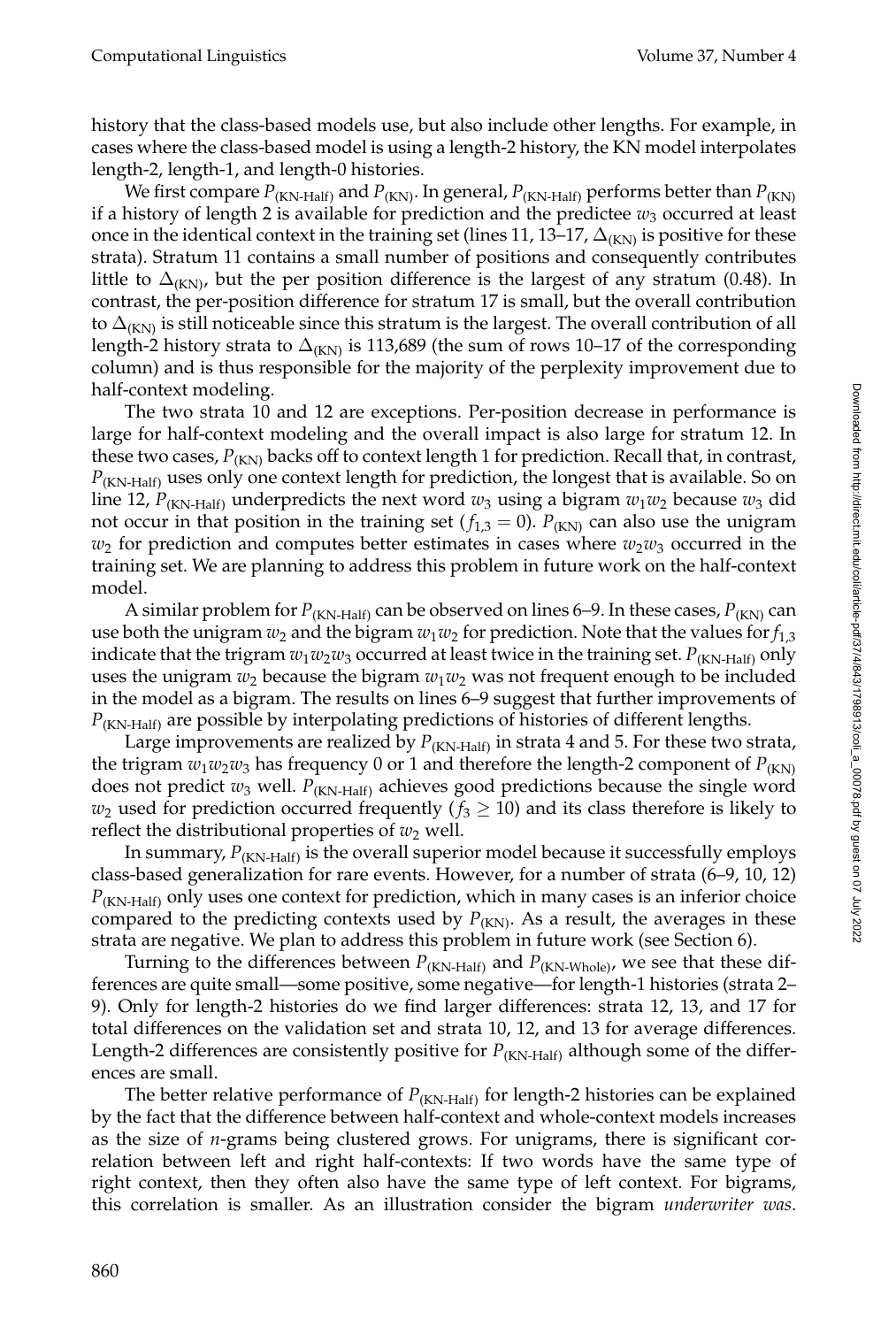It occurs four times in the validation set, followed by the words *Dillon*, *Hambrecht*, *Merrill*, and *Nesbitt*, none of which occur in this context in the training set. For all four words  $\log[P_{(KN\text{-Half})}(w_3|$ underwriter was)/ $P_{(KN\text{-Whole})}(w_3|$ underwriter was)]  $\approx$  2, that is, *P*(KN-Half) has a large advantage compared to *P*(KN-Whole). The reason is that *underwriter was* is in the same right half-context bigram class as many bigrams that are followed by *Dillon*, *Hambrecht*, *Merrill*, or *Nesbitt* in the training set. Examples of such bigrams include *banking at*, *bonds via*, *firm of*, *sold through*, and *strategist at*. These bigrams have similar right contexts, but dissimilar left contexts. As a result, the whole-context model groups *underwriter was* with other bigrams that do not support good generalization. The pattern of consistent improvements of  $P_{(KN\text{-Half})}$  compared to  $P_{(KN\text{-Whole})}$  for bigrams (lines 11–17) indicates that half-context clustering is able to capture useful generalization for language modeling that whole-context clustering cannot capture.

For unigrams, there are many cases that show the same effect. For example, the unigram *persuades* is followed by *them* in the validation set, again a context unseen in the training set. The half-context model groups *persuades* with *n*-grams like *They told*, *and prevented*, and *both of*—dissimilar on the left, but similar on the right—that support a high estimate for  $P_{(KN\text{-Half})}$ (them|persuade). The class of *persuade* of the whole-context model is more diffuse, generally containing *n*-grams that are followed by a noun phrase, but in contexts like *act until*, *admit that*, *clearance by* that make a following *them* less likely.

However, there are also unigrams where class membership in the whole-context model leads to better generalization than class memberships in the half-context model because the whole-context model can exploit the correlation of left and right contexts. For example, the whole-context model assigns the unigram *367,000* to a class that consists almost exclusively of numbers whereas the half-context model assigns it to a class that is more mixed. Because *367,000* occurs in only 11 distinct contexts in the training set, its syntactic behavior can be better characterized if both left and right contexts are exploited.

In summary, half-context and whole-context models perform similarly on average for length-1 histories although there are large differences between the two models for individual 1-word histories. For length-2 histories, the half-context model is superior due to its ability to group histories according to the relevant half-context only—the right half-context—in accordance with the half-context hypothesis.

## **5.3 Objective Function of** *n***-gram Clustering**

As we argued in Section 3.3 when introducing the exemplar-theoretic model, classbased generalization is most useful for unseen and for infrequent events. This basic insight motivates two differences between our class-based model and previous work.

First, the discounting mechanism defined in Equation (1) varies the weight that class-based generalization is given: Weights for unseen and infrequent events are higher than weights for frequent events. As a result, the model's estimates are close to maximum likelihood estimates for frequent events because the maximum likelihood estimator is appropriate in these cases. In contrast, the model's estimate of the probability of a word occurring in an unattested context is closer to the estimate of the class-based model.

Using class-based generalization only for rare events also has implications for the objective function of clustering. Most previous work has employed objective functions that optimize a quantity on the *entire* training set. For example, Brown et al. (1992) maximize mutual information and Gao et al. (2002) minimize perplexity on the entire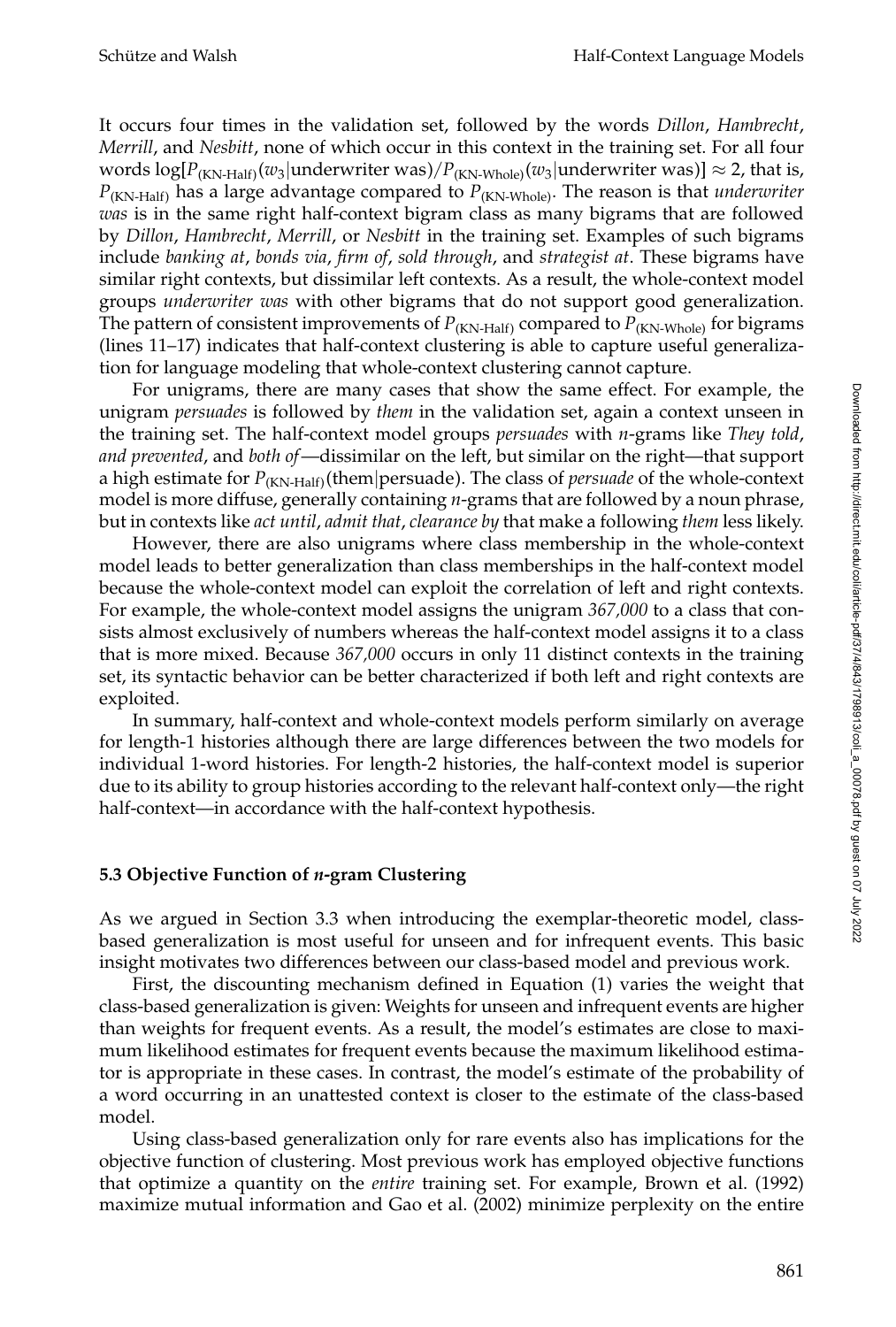training set. In contrast, the objective function of our clustering is similarity of halfcontexts to cluster centroids or, more precisely, minimizing the residual sum of squares of differences between half-context vectors and cluster centroids. This criterion is much less sensitive to frequency than previously used criteria. In the extreme case, it may be optimal on the global criteria to put a very frequent idiosyncratic word in its own class. This is so because even slightly better improvements of the class model for a frequent word will affect many positions in the training set and have a large cumulative effect.

Our objective function is not influenced by frequency because vectors are normalized. In principle, the gain from finding an appropriate cluster for a rare word is as large as the gain from finding an appropriate cluster for a frequent word. In particular, frequent idiosyncratic words have no advantage compared to infrequent idiosyncratic words and very frequent idiosyncratic words are less likely to be assigned to singleton clusters or small clusters dominated by them. This clustering set-up may not be optimal for achieving good results with a cluster-only language model, that is, a model that does not contain a "lexical" component similar to the maximum likelihood estimates in our exemplar-theoretic model. But if we acknowledge that class-based generalization is not useful or is even harmful for frequent events, then this should not be our goal.

In summary, we attribute part of the success of our half-context models to the fact that both the design of the discounting mechanism and the *k*-means objective function target a different subspace of the space of all events: those that are unseen or infrequent.

## **5.4 Efficient Clustering**

The focus of this article is the comparison of HC and WC classes and our investigations into the context-specific characteristics of history-length interpolation and class-based generalization. However, we also want to point out that the clustering algorithm we are using is very efficient, thus removing a potential obstacle to the widespread use of class-based language models. In total, the clustering algorithm requires fewer than two assignments per item on average (see Section 4.1). A single assignment requires computing the distance between an HC distribution and each of *k* centroids. The time necessary for computing one distance is a function of the number of nonzero entries in the distribution.<sup>4</sup> The total number of nonzero entries for any given bigram is the number of distinct trigrams in which it occurs. Thus, the total number of operations for performing all assignments necessary for the clustering of the bigrams is less than *b* times the number of distinct trigrams in the corpus where *b* is a small constant. This number scales linearly with the number of distinct trigrams, which in turn scales sublinearly with the length of the training corpus. Thus, although the estimation procedure is expensive compared to standard trigram models like KN, it has desirable properties compared to other clustering algorithms, in particular the exchange algorithm. Even though there exist fast implementations for the exchange algorithm (Martin, Liermann, and Ney 1998; Uszkoreit and Brants 2008), it has worse than linear complexity.

# **6. Conclusions and Future Work**

In this article we introduced a new representational formalism for language modeling known as *half-contextualization*. Half-contextualization employs only *inward* contextual

<sup>4</sup> This only holds for the dot product, not for the Euclidean distance, but the latter can be computed from the former as  $\sum (x_i - y_i)^2 = \sum x_i^2 + \sum y_i^2 - 2 \sum x_i y_i$  if sums of squares are precomputed and cached.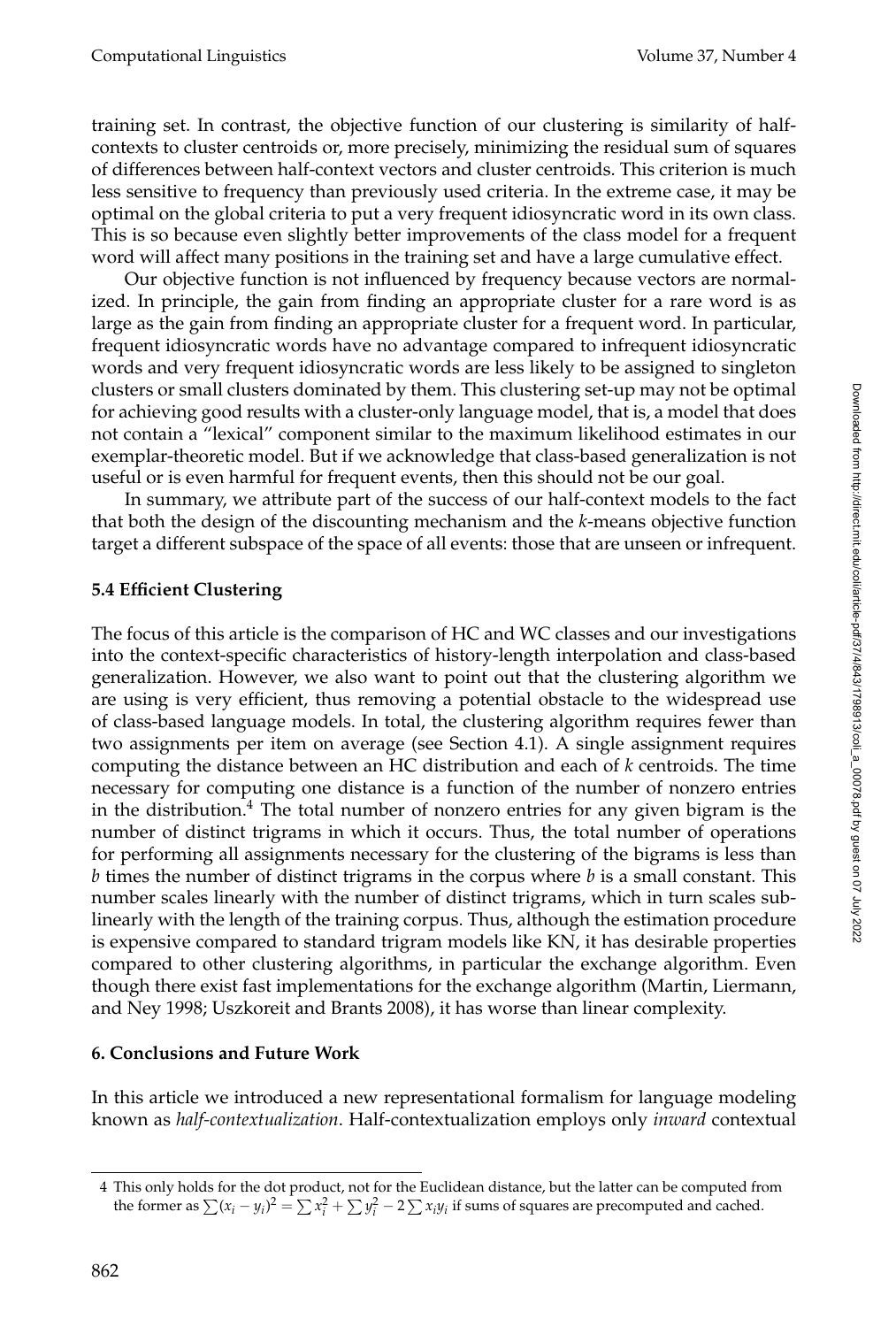information in estimation and prediction—where we defined the inward distributions as the conditioning context's right-context distribution and the predicted word's leftcontext distribution. Our hypothesis was that only inward context is helpful for accurate prediction.

The experimental results and statistical analyses herein indicate that this hypothesis is correct and that the use of outward directed information is not only redundant but also, in the case of order-3, damaging. We believe this is a particularly noteworthy discovery as it is essentially tantamount to requiring only half of the available distributional information in order to achieve an equivalent, and often better, result. Furthermore, from the outset we argued that the lack of adoption of class- and similarity-based approaches was, in part, because the granularity of contexts best suited for generalization and history-length interpolation have yet to be established; the novel context-specific analysis we presented here, which goes beyond traditional perplexity comparisons between models, illustrates the specific context scenarios where halfcontextualization is particularly beneficial.

The HC hypothesis is at first counter-intuitive: Standard language models treat words as atomic units that are best characterized by taking into account all information available about them in the training set, including what we call outward context. The model we have proposed uses different parts of the available contextual information for different inference tasks. While it may seem surprising that contextual information can be redundant or harmful for class-based generalization, we have argued that directionally nonrelevant information for a particular inference task can be noisy and misleading.

In addition to half-contextualization, we introduced three other innovations for class-based language models. First, we defined classes as mixed classes of bigrams and unigrams and argued that this flexible granularity gives rise to better classes. Second, we successfully employed a discounting method which focuses the impact of generalization onto rare events while leaving frequent events to better-suited history-length interpolation. This addresses the problem that class-based generalization is often harmful for high frequency events that are best estimated by maximum likelihood on identical contexts. Third, we presented a new clustering algorithm for class-based language models that has linear time complexity and is more efficient than the exchange algorithm.

With regard to the future development of our exemplar-theoretic model, one obvious avenue, given our analyses, is to incorporate the ability to interpolate distributions of different-length conditioning contexts into the model. By incorporating such an interpolation mechanism, we anticipate an amelioration in performance further supporting the use of half-context in language models. However, crucially, the primary endeavor in this article is not simply to promote the merits of half-contextualization, nor to establish how to build a better exemplar-theoretic model, but rather to develop and promote a deeper understanding of the relationship between history-length interpolation, classbased generalization, and context, in order to construct and combine language models, of varying varieties, in a more targeted fashion.

#### **Acknowledgments**

The research presented in this article was funded by DFG grant SFB 732. We would like to thank Helmut Schmid and audiences at Google Mountain View research, the Berkeley International Computer Science Institute, the 2010 Google EMEA faculty summit, and the reviewers for their constructive comments.

#### **References**

Abdoos, Monireh and Seyed Gholamreza Jalali Naeini. 2008. Word categorization using clustering ensemble. In *Proceedings of the 2008 International Conference on Advanced Computer Theory and Engineering*, pages 662–666, Washington, DC.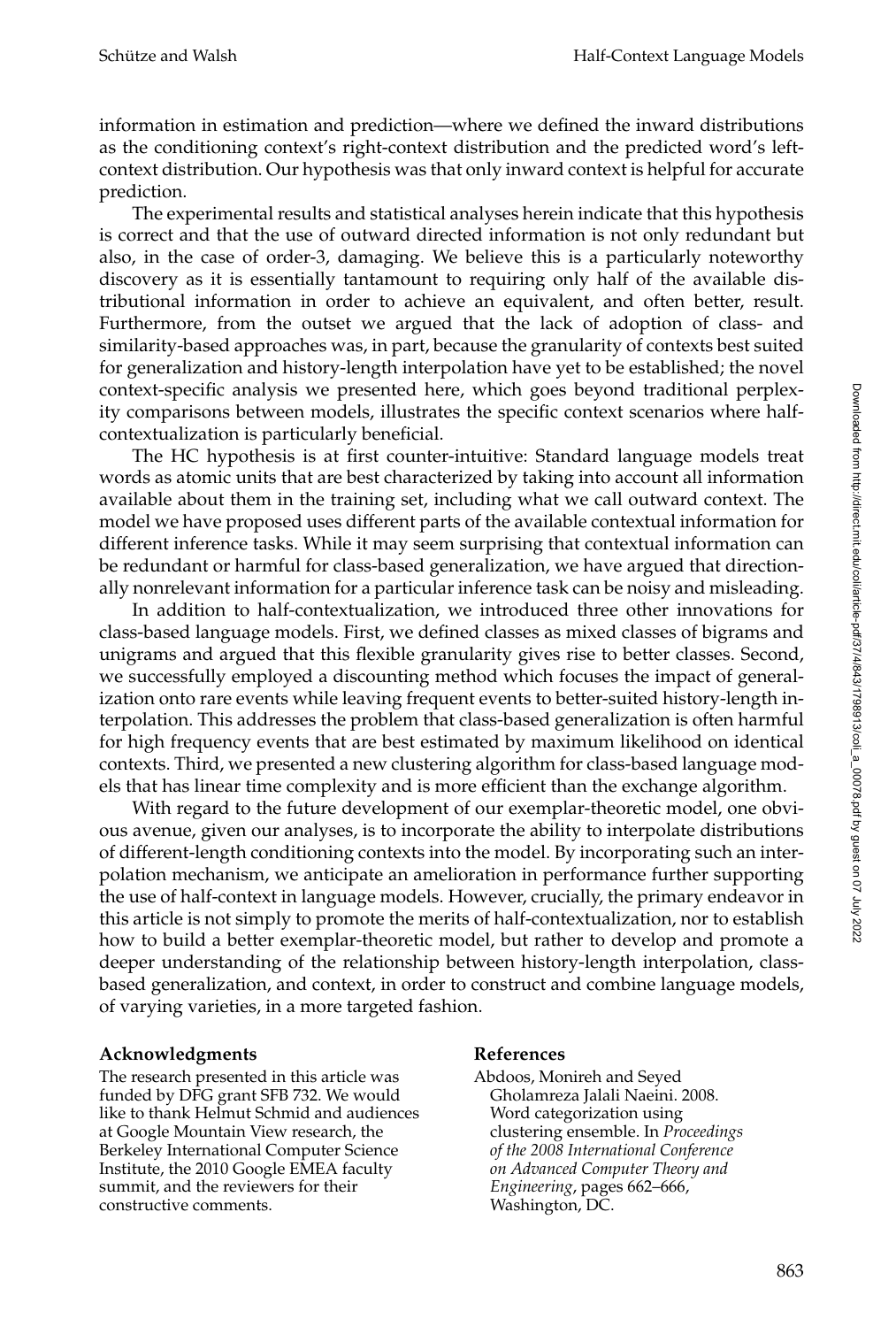- Bahrani, Mohammad, Hossein Sameti, Nazila Hafezi, and Saeedeh Momtazi. 2008. A new word clustering method for building n-gram language models in continuous speech recognition systems. In *Proceedings of the 21st International Conference on Industrial, Engineering and Other Applications of Applied Intelligent Systems: New Frontiers in Applied Artificial Intelligence*, IEA/AIE '08, pages 286–293, Berlin.
- Bai, Shuanghu, Haizhou Li, Zhiwei Lin, and Baosheng Yuan. 1998. Building class-based language models with contextual statistics. In *Acoustics, Speech and Signal Processing, 1998. Proceedings of the 1998 IEEE International Conference on*, volume 1, pages 173–176, Seattle, WA.
- Bassiou, Nikoletta and Constantine Kotropoulos. 2011. Long distance bigram models applied to word clustering. *Pattern Recognition*, 44:145–158.
- Bengio, Yoshua, Rejean Ducharme, Pascal ´ Vincent, and Christian Jauvin. 2003. A neural probabilistic language model. *Journal of Machine Learning Research*, 3:1137–1155.
- Brown, Peter F., Vincent J. Della Pietra, Peter V. de Souza, Jennifer C. Lai, and Robert L. Mercer. 1992. Class-based n-gram models of natural language. *Computational Linguistics*, 18(4):467–479.
- Chen, Stanley F. and Joshua Goodman. 1998. An empirical study of smoothing techniques for language modeling. Technical report TR-10-98, Harvard University, Cambridge, MA.
- Dagan, Ido, Lillian Lee, and Fernando Pereira. 1999. Similarity-based models of cooccurrence probabilities. *Machine Learning*, 34(1-3):43–69.
- Emami, Ahmad and Fred Jelinek. 2005. Random clustering for language modeling. In *Proceedings of the International Conference on Acoustics, Speech, and Signal Processing (ICASSP)*, pages I:581–584, Philadelphia, PA.
- Essen, Ute and Volker Steinbiss. 1992. Cooccurrence smoothing for stochastic language modeling. In *Proceedings of the International Conference on Acoustics, Speech and Signal Processing (ICASSP)*, pages I:161–164, San Francisco, CA.
- Gao, Jianfeng, Joshua T. Goodman, Guihong Cao, and Hang Li. 2002. Exploring asymmetric clustering for statistical language modeling. In *Proceedings of the 40th Annual Meeting of the Association for Computational*

*Linguistics*, ACL '02, pages 183–190, Morristown, NJ.

- Hall, Keith and Mark Johnson. 2003. Language modelling using efficient best-first bottom-up parsing. In *Automatic Speech Recognition and Understanding Workshop (ASRU)*, pages 507–512, St. Thomas.
- Hintzman, Douglas L. 1986. 'Schema abstraction' in a multiple-trace memory model. *Psychological Review*, 93:328–338.
- Justo, Raquel and M. Inés Torres. 2009. Phrase classes in two-level language models for ASR. *Pattern Analysis & Applications*, 12(4):427–437.
- Kneser, Reinhard and Hermann Ney. 1993. Improved clustering techniques for class-based statistical language modelling. In *Proceedings of the 3rd European Conference on Speech Communication and Technology*, pages 973–976, Berlin.
- Martin, Sven, Jörg Liermann, and Hermann Ney. 1998. Algorithms for bigram and trigram word clustering. *Speech Communication*, 24:19–37.
- Momtazi, Saeedeh, Sanjeev Khudanpur, and Dietrich Klakow. 2010. A comparative study of word co-occurrence for term clustering in language model-based sentence retrieval. In *Human Language Technologies: The 2010 Annual Conference of the North American Chapter of the Association for Computational Linguistics*, HLT '10, pages 325–328, Morristown, NJ.
- Momtazi, Saeedeh and Dietrich Klakow. 2009. A word clustering approach for language model-based sentence retrieval in question answering systems. In *Proceedings of the 18th ACM Conference on Information and Knowledge Management (CIKM)*, pages 1911–1914, Hong Kong.
- Ney, Hermann, Ute Essen, and Reinhard Kneser. 1994. On structuring probabilistic dependencies in stochastic language modelling. *Computer Speech and Language*, 8:1–28.
- Nosofsky, Robert M. 1986. Attention, similarity, and the identificationcategorization relationship. *Journal of Experimental Psychology: General*, 115(1):39–57.
- Pierrehumbert, Janet B. 2001. Exemplar dynamics: Word frequency, lenition and contrast. In J. Bybee and P. Hopper, editors, *Frequency Effects and the Emergence of Lexical Structure*. John Benjamins, Amsterdam, pages 137–157.
- Schmid, Helmut. 1994. Probabilistic part-of-speech tagging using decision